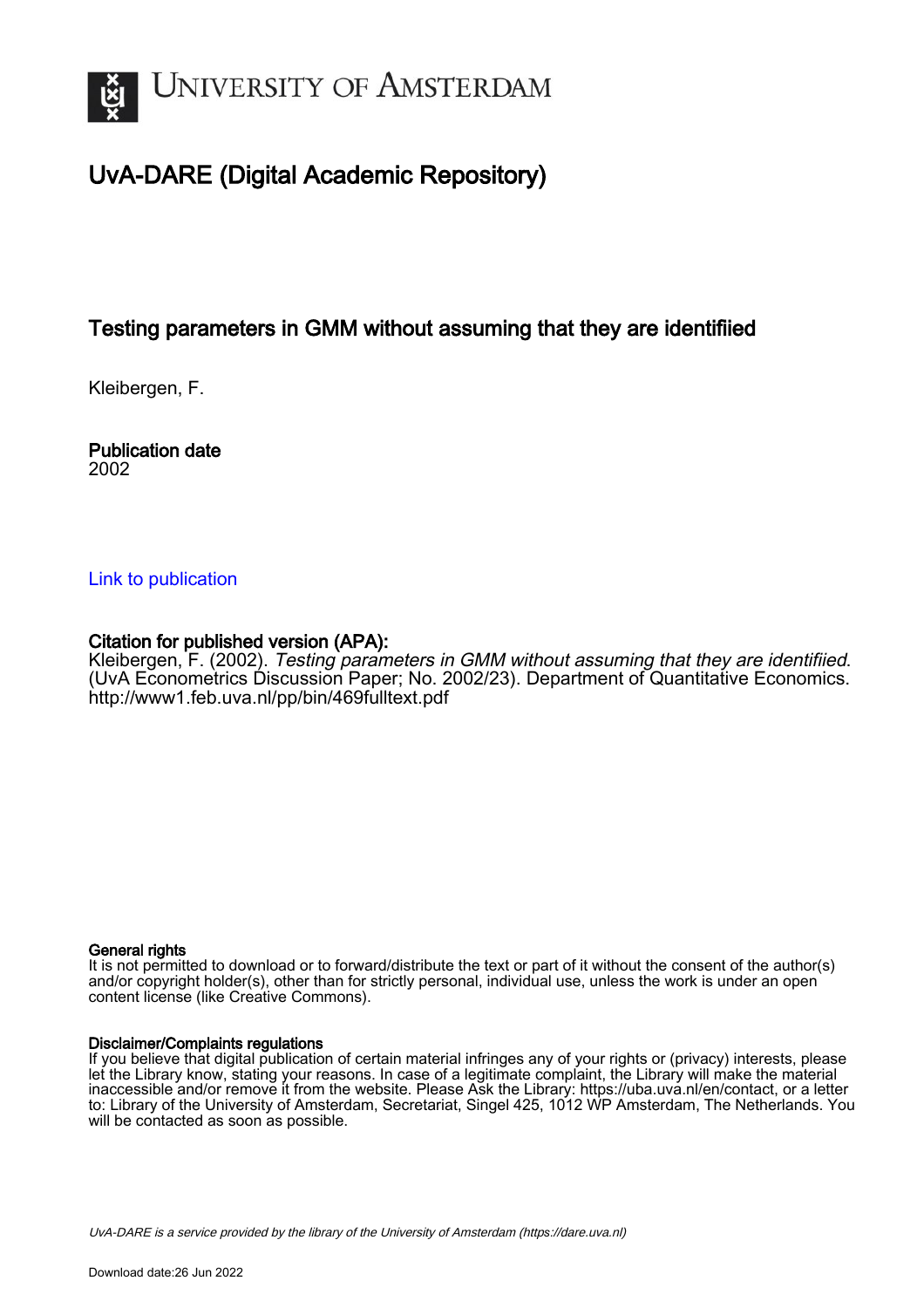

Discussion Paper: 2002/23

# **Testing Parameters in GMM without assuming that they are identified**

Frank Kleibergen

**www.fee.uva.nl/ke/UvA-Econometrics** 

Department of Quantitative Economics Faculty of Economics and Econometrics Universiteit van Amsterdam Roetersstraat 11 1018 WB AMSTERDAM The Netherlands



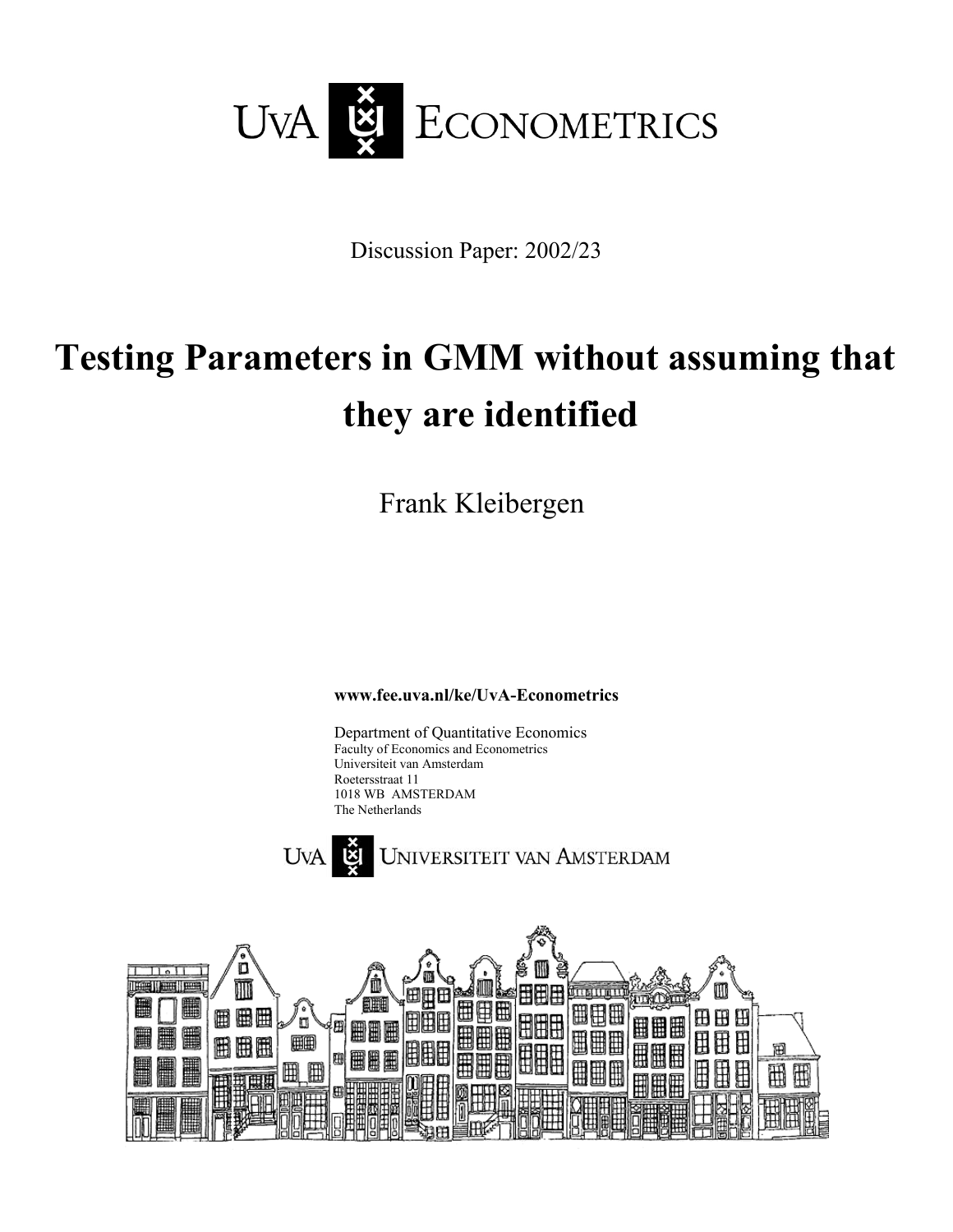## Testing Parameters in GMM without assuming that they are identified

Frank Kleibergen<sup>\*</sup>

### Abstract

We propose a Generalized Method of Moments (GMM) Lagrange multiplier statistic, *i.e.* the K-statistic, that uses the Jacobian at the evaluated parameter value instead of the expected Jacobian. To obtain its limit behavior, we use a novel assumption that brings GMM closer to maximum likelihood and which is easily satisfied. The usual asymptotic  $\chi^2$  distribution of the K-statistic then holds under a wider set of circumstances, like weak and many instrument asymptotics and combinations thereof, than the standard full rank case for the Jacobian. The behavior of the K-statistic can be spurious around inflexion points and the maximum of the objective function since the moment conditions are then not satisfied. Combinations of the K-statistic with statistics that test the validity of the moment equations overcome the spurious behavior. We conduct a power comparison to test for the risk aversion parameter in a stochastic discount factor model and construct its confidence set for observed consumption growth and asset return series.

#### Introduction  $\mathbf{1}$

The Generalized Method of Moments (GMM) of Hansen (1982) offers a flexible estimation framework in which many econometric models can be cast. This alleviates statistical inference in these models because we can use the estimators and test statistics developed for GMM. The limiting distributions of these are constructed under a central limit theorem for the moments and a full rank assumption of the Jacobian. The rank assumption is often barely satisfied. Simulation experiments of such instances show that the empirical distributions of GMM estimators and test statistics are then quite different from their normal or  $\chi^2$  limiting distributions, see e.g. Hansen et. al. (1996). We construct the limiting distributions under a different assumption that is easily satisfied and leaves aside the rank assumption. The assumption improves the approximation which GMM is of maximum likelihood.

We analyze the derivative of the objective function to obtain a Lagrange multiplier (LM) or score statistic, to which we refer as the K-statistic, see Kleibergen (2002a). Instead of the expected Jacobian, the K-statistic uses the Jacobian at the parameter value that minimizes the objective function, which is the continuous updating estimator (CUE) of Hansen *et. al.* (1996).

<sup>\*</sup>Department of Quantitative Economics, University of Amsterdam, Roetersstraat 11, 1018 WB Amsterdam, The Netherlands, Email:kleiberg@fee.uva.nl. Homepage: http://www.fee.uva.nl/ke/kleibergen.htm

<sup>&</sup>lt;sup>†</sup>I thank participants of seminars at Brown, Harvard-MIT, Nuffield College, Princeton, USC, UCSD, Vienna, Yale, UK Econometric Study Group, EC<sup>2</sup> at CORE, ESEMs at Lausanne and Venice and, especially, the editor and referees for helpful comments and suggestions. This research has been funded by the NWO Vernieuwingsimpuls research grant "Empirical Comparison of Economic Models".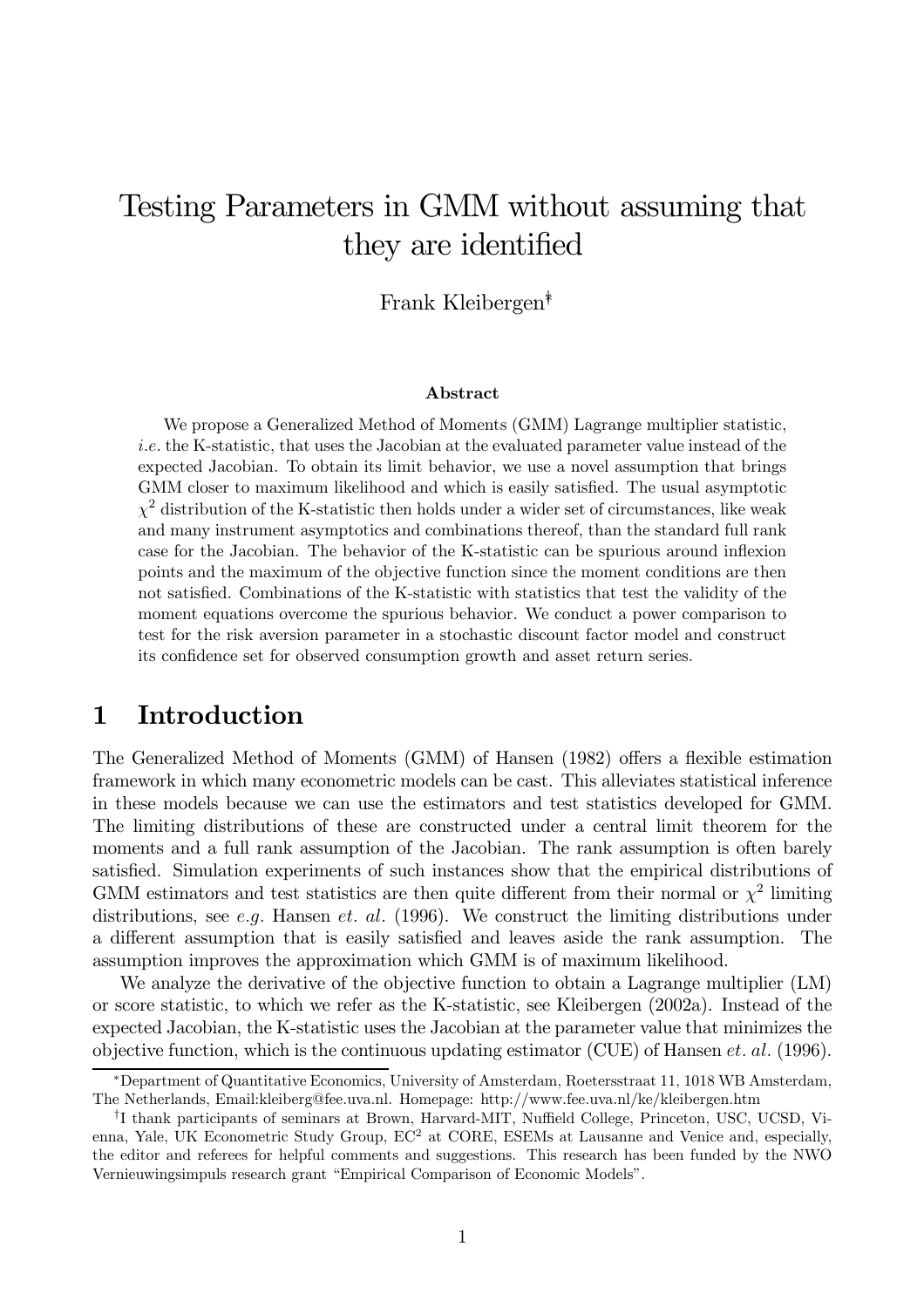As recognized elsewhere, see e.g. Brown and Newey (1998) and Donald and Newey (2000), this Jacobian estimator is asymptotically uncorrelated and, thus, independent of the average moment vector. Under our assumption, the usual asymptotic  $\chi^2$  distribution of the K-statistic holds in a wider set of circumstances than the standard full rank case for the Jacobian. This set includes both the weak instrument asymptotics of Staiger and Stock (1998) and Stock and Wright (2000), the many instruments asymptotics of Bekker (1994) and Donald and Newey  $(2001)$  and combinations of these limit sequences.

The outline of the paper is as follows. In the second section, we discuss GMM and make the assumption that brings GMM closer to maximum likelihood. In the third section, we obtain the K-statistic and construct its limit behavior under standard and weak instrument asymptotics. In section 4, we discuss the limit behavior under combinations of weak and many instrument asymptotics. The fifth section deals with a spurious power decline of the K-statistic. Because the K-statistic is a quadratic form of the objective function, it is equal to zero both at the minimum, maximum and inflexion points of the objective function. The latter zero values result while the moment conditions are not satisfied so the results from the K-statistic are then spurious. They can, however, affect the discriminatory power of the Kstatistic when we do not account for them appropriately. We therefore suggest combinations of the K-statistic with statistics that test the moment equation, like, for example, a GMM extension of Moreira's (2001) conditional likelihood ratio statistic. In the sixth section, we discuss the construction of confidence sets. The seventh section conducts a power comparison to test the risk aversion parameter in a stochastic discount factor model and construct its confidence set for observed data. Finally, the eight section concludes.

We use the following notation throughout the paper:  $vec(A)$  stands for the column vectorization of the  $T \times n$  dimensional matrix A,  $\text{vec}(A) = (a'_1 \dots a'_n)'$  when  $A = (a_1 \dots a_n)$ ,  $diag(a_1, \ldots, a_n)$  stands for a block-diagonal matrix with the vectors (matrices)  $a_1, \ldots, a_n$  on the diagonal,  $P_A = A(A'A)^{-1}A'$  and  $M_A = I_T - P_A$  for a full rank matrix A and the  $T \times T$ identity matrix  $I_T$ , |a stands for evaluated in a, "
indicates convergence in probability and " $\rightarrow$ " indicates convergence in distribution.

#### **Generalized Method of Moments**  $\overline{2}$

We consider the estimation of the  $m \times 1$  parameter vector  $\theta = (\theta_1 \dots \theta_m)'$ , whose parameter region is the  $\mathbb{R}^m$ , for which the  $l \times 1$  dimensional moment equation

$$
E\left[\varphi(\theta_0, Y_t)|I_t\right] = 0\tag{1}
$$

The expectation, indicated by  $E$ , in (1) is taken with respect to the information holds. set  $I_t$  at time/individual t. The data vector  $Y_t$  is observed at time/individual t. The  $l \times 1$ dimensional vector function  $\varphi$  of  $\theta$  is finite for finite values of  $\theta$ , continuous and twice continuous differentiable. The specific true value of  $\theta$ , at which (1) holds, is equal to  $\theta_0$ . To estimate the parameter  $\theta$  in (1), we use Hansen's (1982) GMM framework. We involve a k-dimensional vector of instruments  $X_t$  that is such that  $k_f (= kl)$  exceeds m. The instruments span that part of the information set  $I_t$  which is of importance for the estimation of  $\theta$  and are uncorrelated with  $\varphi(\theta_0, Y_t)$ ,

$$
E\left[X_t\varphi(\theta_0, Y_t)'|I_t\right] = E\left[X_t\varphi(\theta_0, Y_t)'\right] = 0.
$$
\n(2)

For a data-set  $(Y_t, X_t, t = 1, ..., T)$ , the objective function in the GMM framework reads

$$
Q(\theta) = f_T(\theta, Y)' V_{ff}(\theta)^{-1} f_T(\theta, Y), \qquad (3)
$$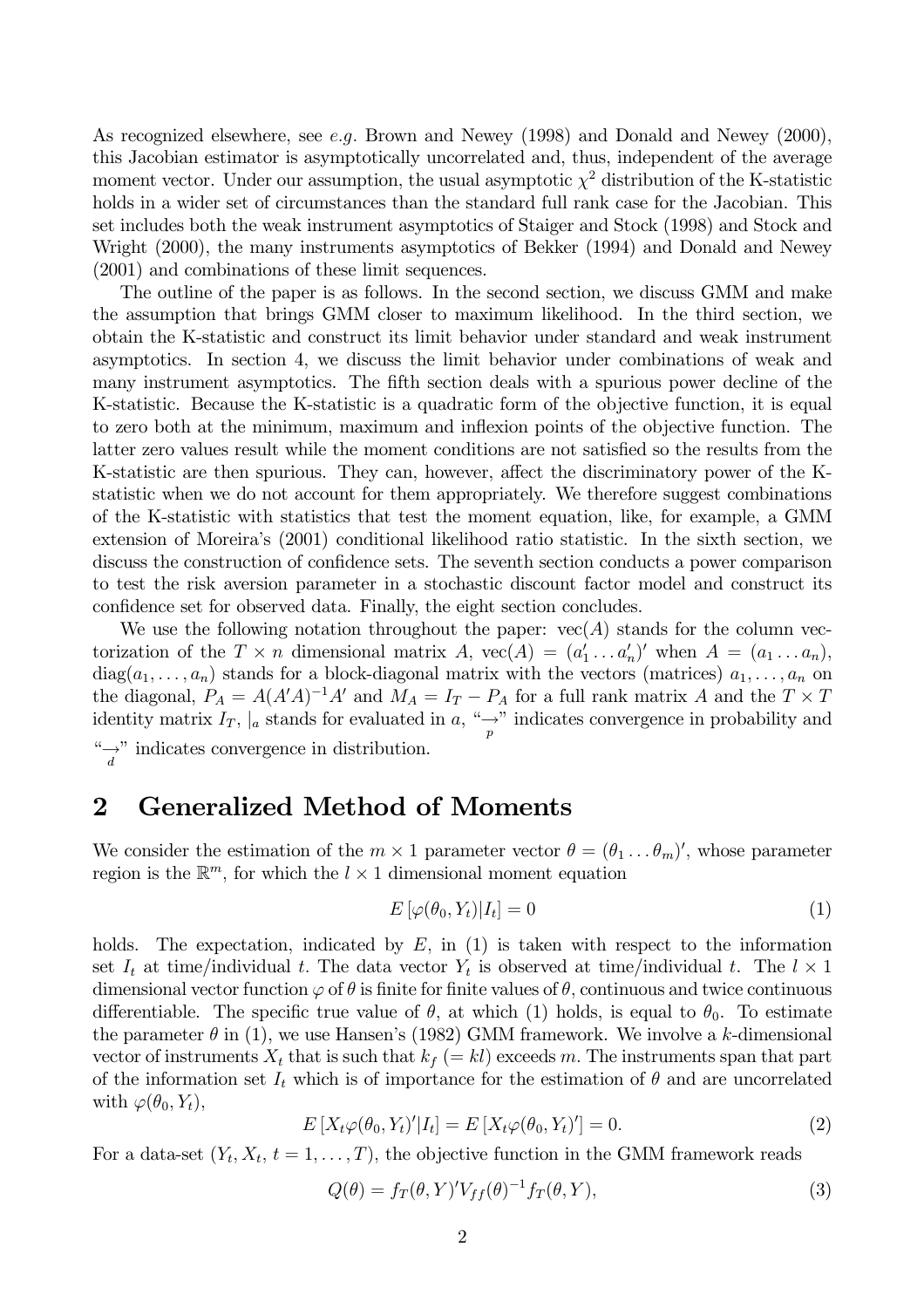with  $f_T(\theta, Y) = \sum_{t=1}^T f_t(\theta),$ 

$$
f_t(\theta) = \text{vec}(X_t \varphi(\theta, Y_t)') = (\varphi(\theta, Y_t) \otimes X_t),
$$
\n(4)

and  $V_{ff}(\theta)$  is the covariance matrix of  $f_T(\theta, Y)$  with  $\bar{f}_t(\theta) = f_t(\theta) - E(f_t(\theta)),$ 

$$
V_{ff}(\theta) = \lim_{T \to \infty} E \left\{ \frac{1}{T} \sum_{t=1}^{T} \sum_{j=1}^{T} \bar{f}_t(\theta) \bar{f}_j(\theta)^{\prime} \right\}.
$$
 (5)

**Assumption 1.** The  $k_f \times 1$  dimensional derivative of  $f_t(\theta_0)$  with respect to  $\theta_i$ .

$$
p_{i,t}(\theta_0) = \frac{\partial f_t(\theta)}{\partial \theta_i}|_{\theta_0} : k_f \times 1, \qquad i = 1, \dots, m,
$$
\n(6)

*is such that* 

$$
\bar{p}_{i,t}(\theta_0) = A_i \bar{q}_{i,t}(\theta_0) \tag{7}
$$

with  $\bar{p}_{i,t}(\theta_0) = p_{i,t}(\theta_0) - E(p_{i,t}(\theta_0)), q_{i,t}(\theta_0) : k_i \times 1, \bar{q}_{i,t}(\theta_0) = q_{i,t}(\theta_0) - E(q_{i,t}(\theta_0))$  and  $A_i$  a deterministic full-rank  $k_f \times k_i$  dimensional matrix,  $k_i \leq k_f$ . The joint limiting behavior of the sums of the martingale difference series  $\bar{f}_t(\theta_0)$  (=  $f_t(\theta_0)$ ) and  $\bar{q}_t(\theta_0) = (\bar{q}_{1t}(\theta_0)' \dots \bar{q}_{mt}(\theta_0)')'$ accords with the central limit theorem

$$
\frac{1}{\sqrt{T}} \sum_{t=1}^{T} \left( \begin{array}{c} \bar{f}_t(\theta_0) \\ \bar{q}_t(\theta_0) \end{array} \right) \quad \xrightarrow{d} \left( \begin{array}{c} \psi_f \\ \psi_\theta \end{array} \right), \tag{8}
$$

where  $\psi_f : k_f \times 1$ ,  $\psi_\theta : k_\theta \times 1$ ,  $k_\theta = \sum_{i=1}^m k_i$ ,

$$
\left(\begin{array}{c}\psi_f\\\psi_\theta\end{array}\right) \sim N(0, V(\theta)),\tag{9}
$$

and

$$
V(\theta) = \begin{pmatrix} V_{ff}(\theta) & V_{f\theta}(\theta) \\ V_{\theta f}(\theta) & V_{\theta \theta}(\theta) \end{pmatrix},
$$
\n(10)

with  $V_{ff}(\theta)$ :  $k_f \times k_f$ ,  $V_{\theta f}(\theta) = V_{f\theta}(\theta)'$ :  $k_{\theta} \times k_f$ ,  $V_{\theta\theta}(\theta)$ :  $k_{\theta} \times k_{\theta}$ , and

$$
V(\theta) = \lim_{T \to \infty} E\left\{ \frac{1}{T} \sum_{t=1}^{T} \sum_{j=1}^{T} \left( \frac{\bar{f}_t(\theta)}{\bar{q}_t(\theta)} \right) \left( \frac{\bar{f}_t(\theta)}{\bar{q}_t(\theta)} \right)' \right\}.
$$
 (11)

The instruments span that part of the information set which is of importance for the estimation of  $\theta$  so  $E[q_{i,t}(\theta)]=E[q_{i,t}(\theta)|I_t]$ . Hence,  $\bar{q}_t(\theta), t=1,\ldots,T$ , is a martingale difference series and Assumption 1 is a central limit theorem for martingale differences. It is therefore satisfied under weak conditions for  $f_t(\theta_0)$  and  $\bar{q}_t(\theta_0)$ . Sufficient conditions that ensure such convergence are that: 1. the r-th moment of the absolute value of  $f_t(\theta_0)$  and  $\bar{q}_{i,t}(\theta_0)$ ,  $i =$  $1,\ldots,m$ , is finite for some  $r > 2$ , 2.  $V(\theta)$  is well-defined and 3. the average value of the outer-product of  $(\bar{f}_t(\theta_0)^\prime \bar{q}_t(\theta_0)^\prime)^\prime$  converges in probability to  $V(\theta)$ , see e.g. White (1984).

Assumption 1 is an extension of the assumption that is usually made in order to obtain the limiting distributions of GMM estimators. Traditionally only a central limit theorem for  $f_t(\theta_0)$  is assumed to hold, see e.g. Hansen (1982), Newey and McFadden (1994) and Stock and Wright (2000). Alongside that assumption, Assumption 1 also imposes a distribution on the limit behavior of  $\bar{q}_t(\theta_0)$ . Assumption 1 therefore completely characterizes the limit behavior of the stochastic process for  $\bar{f}_t(\theta)$  and  $\bar{q}_t(\theta)$  so, given  $\theta_0$  and the instruments, we can generate stochastic processes that accord with Assumption 1 without making any further assumptions.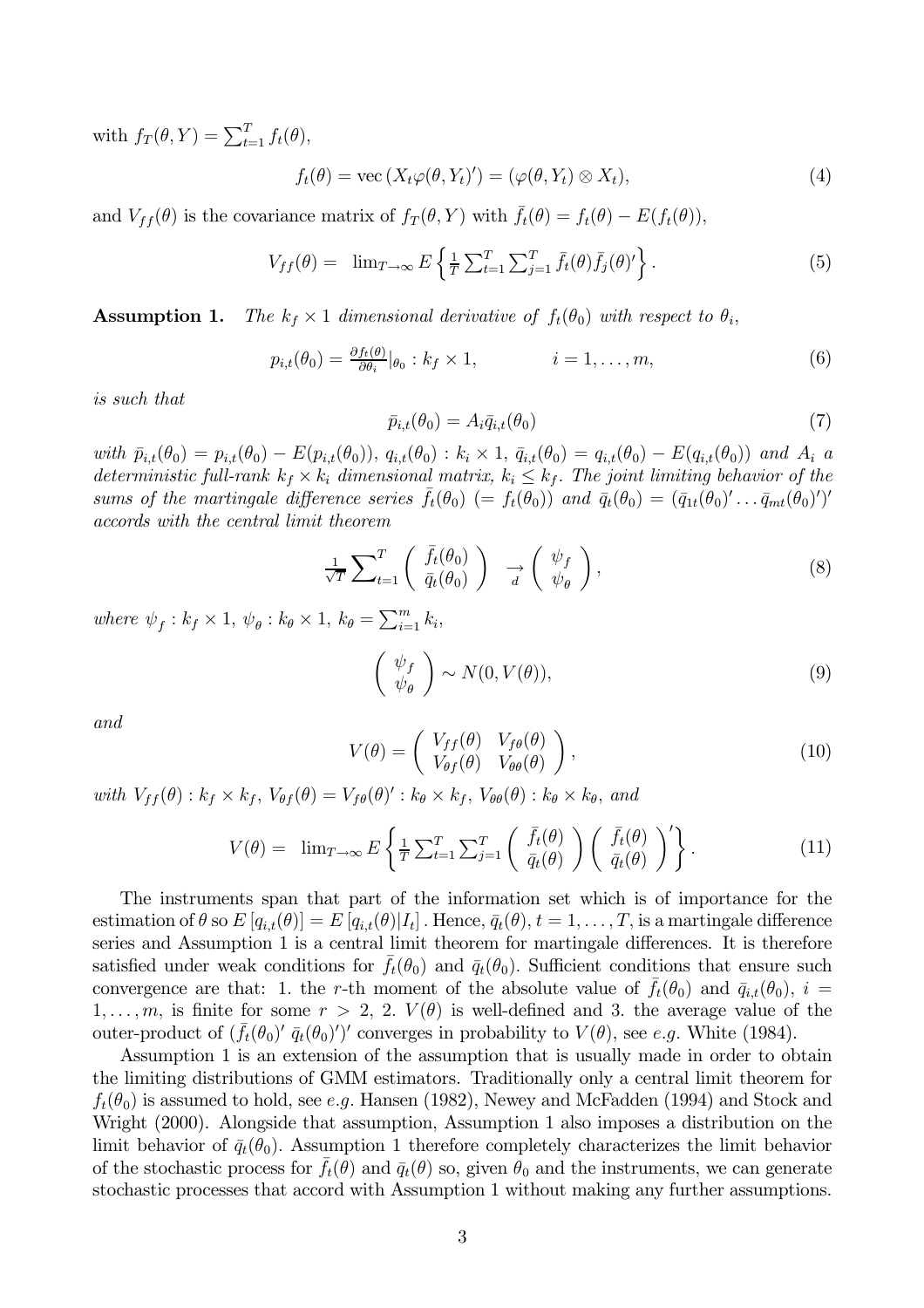The traditional assumption made in GMM is incomplete since it only makes an assumption about the limit behavior of the stochastic process for  $f_t(\theta_0)$  while  $\bar{q}_t(\theta)$  also results from a stochastic process. Hence, we need to make additional assumptions, *i.e.* about  $\bar{q}_t(\theta)$ , when we want to simulate from a stochastic process that satisfies this traditional assumption. GMM is developped as a statistical procedure that mimics maximum likelihood but for which it is not necessary to specify the complete stochastic process. Since Assumption 1 fully specifies the joint limit behavior of both  $f_t(\theta)$  and  $\bar{q}_t(\theta)$ , the GMM procedures that result from it are more in line with maximum likelihood than the procedures that result from the traditional assumption. Assumption 1 holds under mild conditions so no price is paid for these improved GMM procedures.

Assumption 1 implies a limiting distribution for the derivative of  $f_T(\theta_0, Y)$ . The limiting distribution only holds for that part of the derivative with respect to  $\theta_i$  which lies in the span of  $A_i$ ,  $(A'_iA_i)^{-1}A'_i\left(\frac{\partial f_T(\theta_0,Y)}{\partial \theta_i}\right)$ . In this manner, we allow for a degenerate limiting distribution of the full derivative of  $f_T(\hat{\theta}_0, Y)$  with respect to  $\theta_i$ . This degeneracy can, for example, occur when the derivative of  $\varphi(\theta, Y_t)$  with respect to  $\theta_i$  is completely spanned by  $X_t$ . The expected value of the derivative,  $E[p_{i,t}(\theta_0)]$ , is then equal to the derivative,  $p_{i,t}(\theta_0)$ , so  $\bar{p}_{i,t}(\theta_0) = 0$ . By specifying the limiting distribution on  $\bar{q}_{i,t}(\theta_0)$ , with  $\bar{p}_{i,t}(\theta_0) = A_i \bar{q}_{i,t}(\theta_0)$  and an appropriately specified  $k_f \times k_i$  matrix  $A_i$ , we avoid a degenerate limiting distribution. For this example, the appropriate specification of  $A_i$  is a zero matrix with  $k_i = 0$  so  $\bar{q}_{i,t}(\theta_0)$  does not exist. When we directly specify the limiting distribution on  $\bar{p}_{i,t}(\theta_0)$ , a degenerate limiting distribution also occurs when the derivatives of several elements of  $\varphi(\theta, Y_t)$  with respect to  $\theta_i$  are identical. We again avoid this degeneracy by specifying a limiting distribution on  $\bar{q}_{i,t}(\theta_0)$ . This explains why we use  $\bar{q}_t(\theta_0)$ .

#### 3 The First Order Derivative and the K-statistic

#### $3.1$ Testing hypotheses on all parameters

In order to obtain an estimator for  $\theta$ , it is customary to minimize the objective function  $Q(\theta)$ with respect to  $\theta$ ,

$$
\tilde{\theta} = \arg\min_{\theta \in \mathbb{R}^m} Q(\theta). \tag{12}
$$

The optimal value for  $\theta$  is then obtained by use of the first order condition (FOC):

FOC: 
$$
\frac{\partial Q(\theta)}{\partial \theta'}|_{\tilde{\theta}} = 0.
$$
 (13)

Instead of analyzing the first order derivative of  $Q(\theta)$  in  $\hat{\theta}$ , we analyze  $(\frac{1}{2}$  times) it in the true value of  $\theta$ ,  $\theta_0$ . This first order derivative reads

$$
\frac{1}{2} \frac{\partial Q(\theta)}{\partial \theta'}|_{\theta_0} = f_T(\theta_0, Y)' V_{ff}(\theta_0)^{-1} p_T(\theta_0, Y) -
$$
\n
$$
\frac{1}{2} \left( f_T(\theta_0, Y)' V_{ff}(\theta_0)^{-1} \otimes f_T(\theta_0, Y)' V_{ff}(\theta_0)^{-1} \right) \frac{\partial \text{vec}(V_{ff}(\theta))}{\partial \theta'}|_{\theta_0},
$$
\n(14)

with  $p_T(\theta_0, Y) = \frac{\partial f_T(\theta, Y)}{\partial \theta'}|_{\theta_0} = \sum_{t=1}^T p_t(\theta_0)$  and  $p_t(\theta_0) = \frac{\partial f_t(\theta)}{\partial \theta'}|_{\theta_0}$ . The traditional construction of the limiting distribution of GMM estimators and test statistics only involves the first elemen of the first order derivative  $(14)$ . The second element is left aside because it, under the customary assumption of a fixed full rank value of the Jacobian

$$
J_{\theta}(\theta_0) = \lim_{T \to \infty} \frac{1}{T} \sum_{t=1}^{T} E(p_t(\theta_0)|I_t), \qquad (15)
$$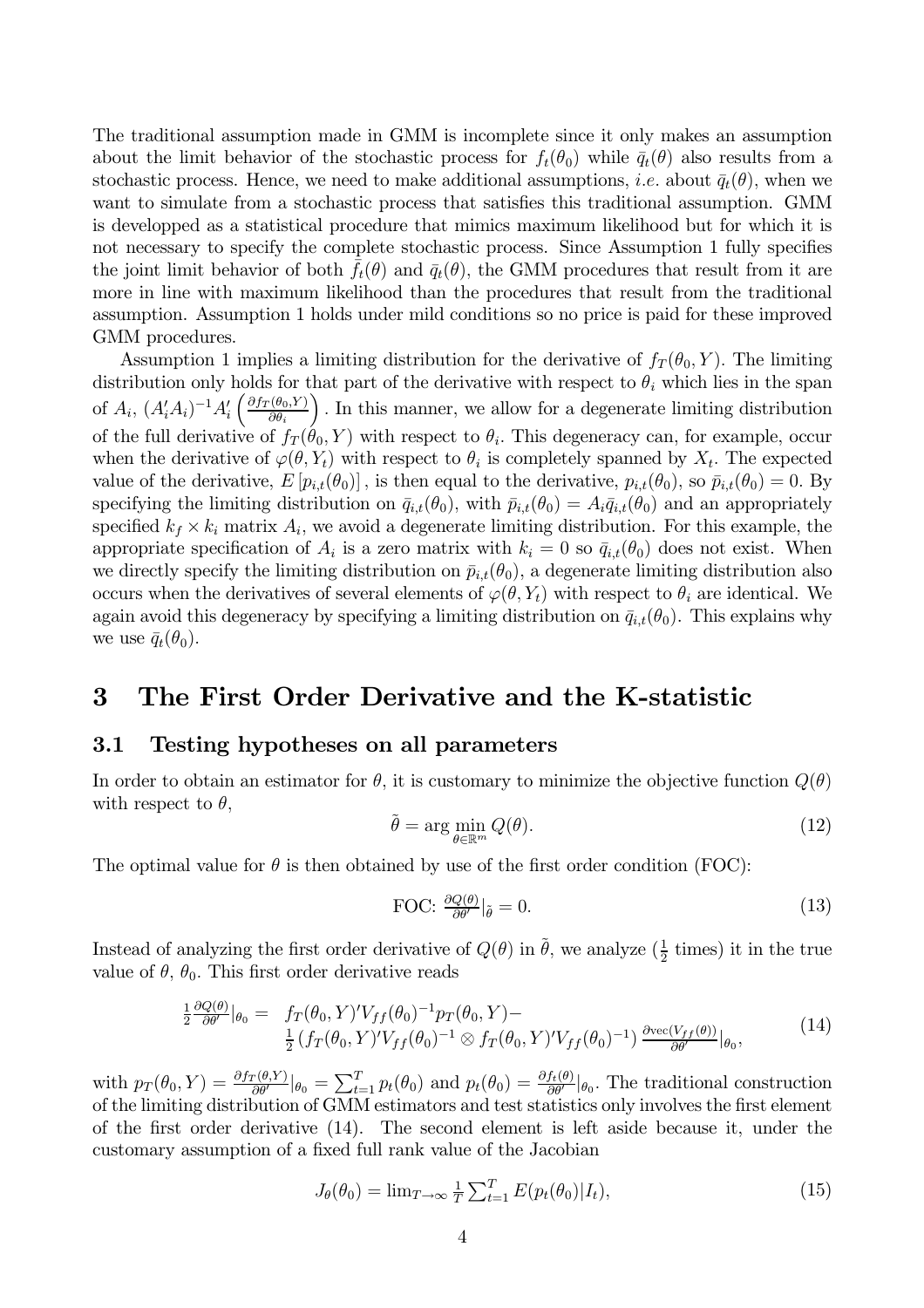vanishes asymptotically when we scale by the appropriate factor of T, see e.g. Hansen (1982), Newey and McFadden (1994) and Stock and Wright (2000). When  $J_{\theta}(\theta_0)$  does not have a fixed full rank value, this second element does not vanish asymptotically and influences the limiting distributions. In order to obtain a statistic whose limiting distribution is insensitive to the value of  $J_{\theta}(\theta_0)$ , we therefore use all elements of the first order derivative (14).

We obtain the first order derivative (14) from the expression for  $V_{ff}(\theta_0)$  (5), see the Appendix for the construction of the derivative,

$$
\frac{1}{2} \frac{\partial Q(\theta)}{\partial \theta'}|_{\theta_0} = f_T(\theta_0, Y)' V_{ff}(\theta_0)^{-1} D_T(\theta_0, Y), \tag{16}
$$

with

$$
D_T(\theta_0, Y) = \begin{bmatrix} p_{1,T}(\theta_0, Y) - A_1 V_{\theta f,1}(\theta_0) V_{ff}(\theta_0)^{-1} f_T(\theta_0, Y) & \cdots \\ p_{m,T}(\theta_0, Y) - A_m V_{\theta f,m}(\theta_0) V_{ff}(\theta_0)^{-1} f_T(\theta_0, Y) \end{bmatrix},
$$
\n(17)

and  $V_{\theta f,i}(\theta_0) : k_i \times k_f$ ,  $i = 1, ..., m$ ,  $V_{\theta f}(\theta_0) = (V_{\theta f,1}(\theta_0)' \dots V_{\theta f,m}(\theta_0)')'$ ,  $p_{i,T}(\theta_0, Y) : k_f \times 1$ ,  $i = 1, ..., m$ ,  $p_T(\theta_0, Y) = (p_{1,T}(\theta_0, Y) \dots p_{m,T}(\theta_0, Y))$ .

Lemma 1. When Assumption 1 holds,

$$
\sqrt{T} \text{vec} \left( \frac{1}{T} D_T(\theta_0, Y) - J_\theta(\theta) \right) \xrightarrow[d]{d} A \psi_{\theta, f},
$$
  

$$
\frac{1}{\sqrt{T}} f_T(\theta_0, Y) \xrightarrow[d]{d} \psi_f,
$$
 (18)

where  $A = diag(A_1, ..., A_m)$ ,  $\psi_{\theta,f} = \psi_{\theta} - V_{\theta f}(\theta_0) V_{ff}(\theta_0)^{-1} \psi_f$  and

$$
\psi_{\theta,f} \sim N(0, V_{\theta\theta,f}(\theta_0)), \psi_f \sim N(0, V_{ff}(\theta_0)),
$$
\n(19)

with  $V_{\theta\theta,f}(\theta_0) = V_{\theta\theta}(\theta_0) - V_{\theta f}(\theta_0)V_{ff}(\theta_0)^{-1}V_{f\theta}(\theta_0)$ , and  $\psi_{\theta,f}$  is independent of  $\psi_f$ .

**Proof.** see the Appendix.  $\blacksquare$ 

Lemma 1 shows that  $D_T(\theta_0, Y)$  is an estimator of the Jacobian  $J_\theta(\theta_0)$  whose limiting behavior is independent of the limiting behavior of  $f_T(\theta_0, Y)$ . We therefore analyze the joint limiting behavior of  $D_T(\theta_0, Y)$  and  $f_T(\theta_0, Y)$  for different limit sequences of  $J_\theta(\theta_0)$ .

**Lemma 2.** Under Assumption 1, the limiting behavior of a scaling factor that depends on T times  $D_T(\theta_0, Y)$  is independent from the limiting behavior of  $\frac{1}{\sqrt{T}} f_T(\theta_0, Y)$  when:

1.  $J_{\theta}(\theta_0)$  has a fixed full rank value, rank $(J_{\theta}(\theta_0)) = m$ .

2.  $J_{\theta}(\theta_0)$  has a weak value such that  $J_{\theta}(\theta_0) = J_{\theta,T}$ ,  $J_{\theta,T} = \frac{1}{\sqrt{T}}C$ ,  $C : k_f \times m$  and rank $(C) = m$ . 3.  $J_{\theta}(\theta_0)$  is equal to zero.

**Proof.** see the Appendix.  $\blacksquare$ 

Under case 1 and 2 of Lemma 2, the value of the rank of  $J_{\theta}(\theta_0)$  and C is maximal and equal to  $m$ . Case 3 of Lemma 2 shows that the limiting behavior of (a scaling factor that depends on T times)  $D_T(\theta_0, Y)$  is also independent of the limiting behavior of  $\frac{1}{\sqrt{T}} f_T(\theta_0, Y)$  when  $J_\theta(\theta_0)$ is equal to zero. The full rank assumptions in cases 1 and 2 are therefore redundant and the independence holds for any value of  $J_{\theta}(\theta_0)$  and C. For reasons of brevity we do not explicitly derive these results.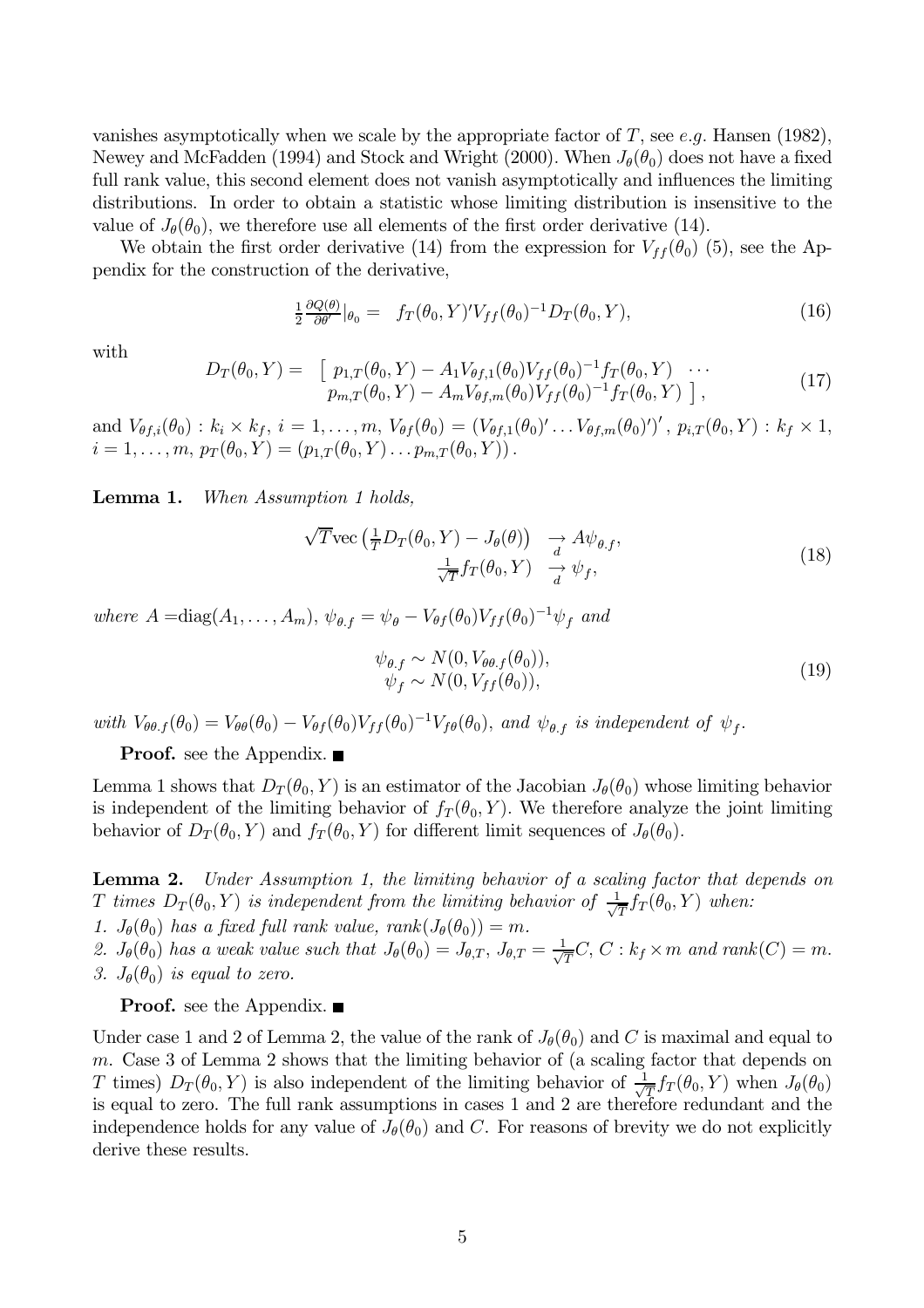**Theorem 1** Under Assumption 1, the limiting behavior of the normalized first order derivative of  $Q(\theta)$  in  $\theta_0$  reads

$$
\frac{1}{2\sqrt{T}} \left( \frac{\partial Q(\theta)}{\partial \theta'} |_{\theta_0} \right) \left( D_T(\theta_0, Y)' V_{ff}(\theta_0)^{-1} D_T(\theta_0, Y) \right)^{-\frac{1}{2}} \xrightarrow[d]{\psi'_{Qd\theta}}, \tag{20}
$$

where  $\psi_{Od\theta}: m \times 1$  and

$$
\psi_{Qd\theta} \sim N(0, I_m). \tag{21}
$$

The limiting behavior in (20) is identical under cases 1-3 for  $J_{\theta}(\theta_0)$  from Lemma 2.

**Proof.** see the Appendix.  $\blacksquare$ 

Definition 1. The K-statistic for testing  $H_0: \theta = \theta_0$  reads

$$
K(\theta_0) = \frac{1}{4T} \left( \frac{\partial Q(\theta)}{\partial \theta'} |_{\theta_0} \right) \left[ D_T(\theta_0, Y)' V_{ff}(\theta_0)^{-1} D_T(\theta_0, Y) \right]^{-1} \left( \frac{\partial Q(\theta)}{\partial \theta'} |_{\theta_0} \right)'
$$
  
\n
$$
= \frac{1}{T} f_T(\theta_0, Y)' V_{ff}(\theta_0)^{-\frac{1}{2}} P_{V_{ff}(\theta_0)^{-\frac{1}{2}} D_T(\theta_0, Y)} V_{ff}(\theta_0)^{-\frac{1}{2}} f_T(\theta_0, Y) \tag{22}
$$

and has under H<sub>0</sub> and assumption 1 a  $\chi^2(m)$  limiting distribution for all three cases of  $J_{\theta}(\theta_0)$ from Lemma 2.

The K-statistic from Definition 1 has an identical functional form as the GMM LM or score statistic of Newey and West (1987b). Identical to that statistic, it is invariant to the specification of  $H_0$ . The only difference with the GMM LM statistic concerns the Jacobian estimator. The GMM LM statistic uses the expected Jacobian estimator  $p_T(\theta_0, Y)$  while the K-statistic uses  $D_T(\theta_0, Y)$ . The limiting behavior of  $p_T(\theta_0, Y)$  is not independent of the limiting behavior of  $f_T(\theta_0, Y)$  so the limiting distribution of the GMM LM statistic depends on nuisance parameters under cases 2-3 of Lemma 2, see Stock and Wright (2000). The Jacobian estimator that is independent of the moment equations has also been proposed in Brown and Newey (1998) to improve the efficiency of semi-parametric estimators.

The K-statistic is equal to zero at the estimator for  $\theta$  that satisfies the FOC (13). The estimator that satisfies the FOC is the CUE of Hansen  $et.$  al. (1996). Hence, inference that results from the K-statistic is centered around the CUE. Other appealing features of the CUE have been mentioned elsewhere. For example, Newey and Smith (2001) show that the CUE has a smaller bias than other GMM estimators. Donald and Newey (2000) show that the CUE involves a Jacobian matrix estimator that is a  $-1$  Jackknife estimator. It is therefore asymptotically independent of the moment equations.

#### 3.2 Testing hypotheses on sub-sets of the parameters

The K-statistic from Definition 1 conducts a joint test on all elements of  $\theta$ . When  $\theta$  contains several elements, for example,  $\theta = (\alpha' \beta')'$ , with  $\alpha : m_{\alpha} \times 1$  and  $\beta : m_{\beta} \times 1$ ,  $m = m_{\alpha} + m_{\beta}$ , we can adapt the K-statistic to test a hypothesis specified on a sub-set of the parameters,  $H_0^*$ :  $\beta = \beta_0$ . In order to construct the limiting distribution for this statistic, we make an additional assumption, see also Kleibergen (2000).

**Assumption 2.** The  $k_f \times m_\alpha$  dimensional Jacobian matrix

$$
J_{\alpha}(\alpha,\beta) = \lim_{T \to \infty} \frac{1}{T} \sum_{t=1}^{T} E\left[ \left( \frac{\partial f_t(\alpha,\beta)}{\partial \alpha'} \right) \Big|_{\alpha,\beta} |I_t \right],
$$
 (23)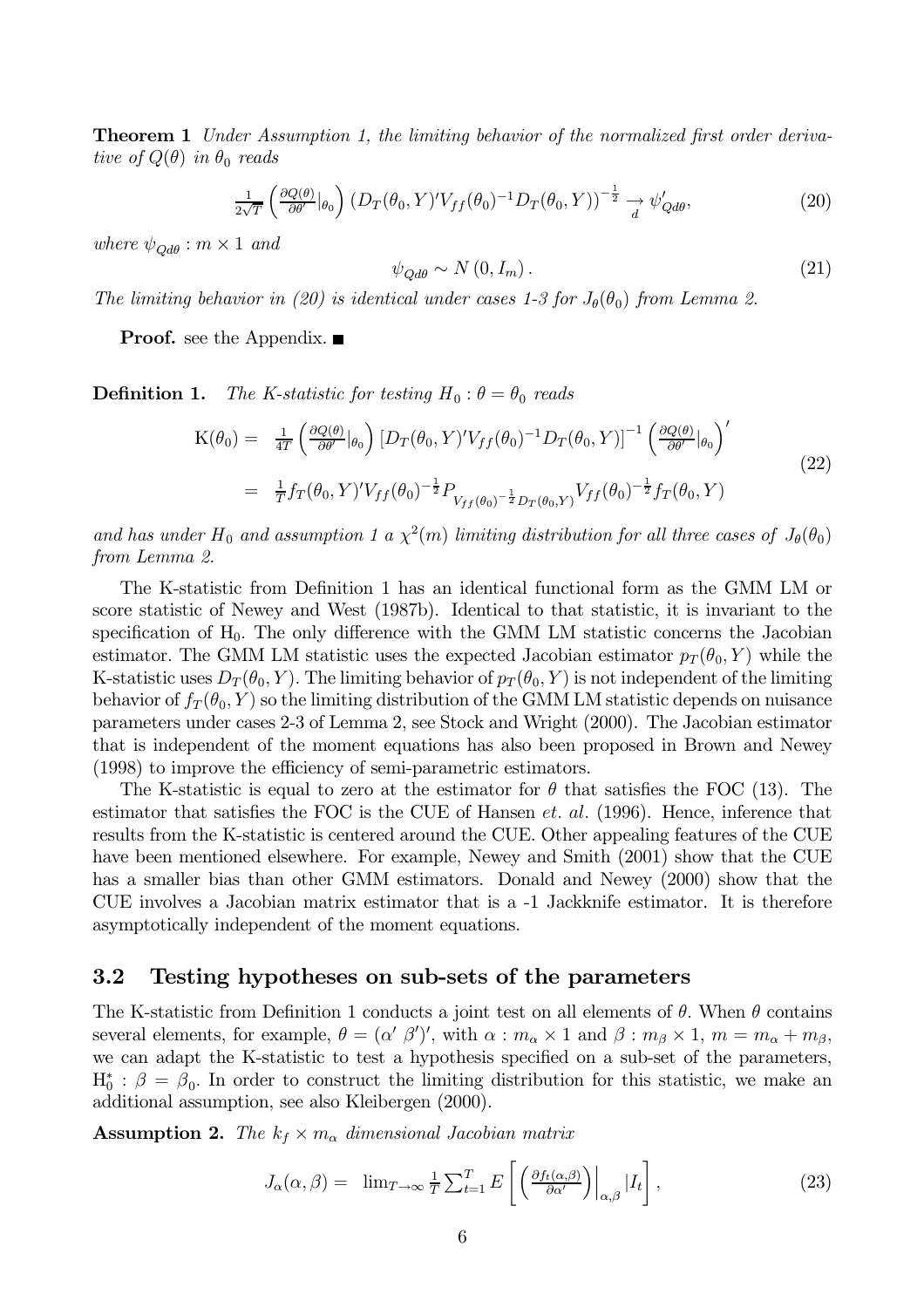is a continuous function of  $(\alpha, \beta)$  and has full rank  $m_{\alpha}$  in  $(\alpha_0, \beta_0)$ .

Under Assumptions 1-2, the estimator that solves the FOC with respect to  $\alpha$  given  $\beta_0$ ,  $\tilde{\alpha}(\beta_0)$ , is a consistent estimator of  $\alpha_0$  and  $\sqrt{T}(\tilde{\alpha}(\beta_0) - \alpha_0)$  has a normal limiting distribution, see e.g. Stock and Wright (2000). We can therefore analyze the limiting behavior of the derivative  $Q(\theta)$  with respect to  $\theta$  in  $\theta_0 = (\tilde{\alpha}(\beta_0)'\beta'_0)'$  that is equal to

$$
\frac{\frac{1}{2}\frac{\partial Q(\theta_{0})}{\partial \theta'}}{\frac{1}{2}\theta'}|_{\theta_{0}} = f_{T}(\theta_{0}, Y)'V_{ff}(\theta_{0})^{-1}D_{T}(\theta_{0}, Y) \n= \left(0 \quad f_{T}(\theta_{0}, Y)'V_{ff}(\theta_{0})^{-\frac{1}{2}}M_{V_{ff}(\theta_{0})^{-\frac{1}{2}}D_{\alpha, T}(\theta_{0}, Y)}V_{ff}(\theta_{0})^{-\frac{1}{2}}D_{\beta, T}(\theta_{0}, Y)\right)
$$
\n(24)

with  $D_T(\theta_0, Y) = (D_{\alpha,T}(\theta_0, Y) D_{\beta,T}(\theta_0, Y)), D_{\alpha,T}(\theta_0, Y) : k_f \times m_\alpha$  and  $D_{\beta,T}(\theta_0, Y) : k_f \times m_\beta$ , and which results since  $f_T(\theta_0, Y)^{'}V_{ff}(\theta_0)^{-1}D_{\alpha,T}(\theta_0, Y) = 0$ .

**Theorem 2** Under Assumptions 1-2, the limiting behavior of the normalized first order derivative of  $Q(\theta)$  with respect to  $\beta$  in  $\theta_0 = (\tilde{\alpha}(\beta_0)' \beta'_0)'$  reads

$$
\frac{1}{2\sqrt{T}} \left( \frac{\partial Q(\theta)}{\partial \beta'} |_{\theta_0} \right) \left[ D_{\beta,T}(\theta_0, Y)' V_{ff}(\theta_0)^{-\frac{1}{2}} M_{V_{ff}(\theta_0)^{-\frac{1}{2}} D_{\alpha,T}(\theta_0, Y)'} V_{ff}(\theta_0)^{-\frac{1}{2}} D_{\beta,T}(\theta_0, Y) \right]^{-\frac{1}{2}} \xrightarrow[d]{} \psi'_{Qd\beta},\tag{25}
$$

where  $\psi_{Od\beta}: m_{\beta} \times 1$  and

$$
\psi_{Qd\beta} \sim N\left(0, I_{m_{\beta}}\right). \tag{26}
$$

The limiting behavior in  $(25)$  is identical under cases 1-3 for

$$
J_{\beta}(\theta_0) = \lim_{T \to \infty} \frac{1}{T} \sum_{t=1}^{T} E\left[ \left( \frac{\partial f_t(\alpha, \beta)}{\partial \beta'} \right) \Big|_{\tilde{\alpha}(\beta_0), \beta_0} |I_t \right],
$$
 (27)

from Lemma 2.

**Proof.** results directly from Lemmas 1-2 and Assumptions 1-2.  $\blacksquare$ 

Definition 2. The K-statistic for testing  $H_0^*$ :  $\beta = \beta_0$  reads

$$
K(\beta_0) = \frac{1}{4T} \left( \frac{\partial Q(\theta)}{\partial \theta'} |_{\theta_0} \right) \left[ D_T(\theta_0, Y)' V_{ff}(\theta_0)^{-1} D_T(\theta_0, Y) \right]^{-1} \left( \frac{\partial Q(\theta)}{\partial \theta'} |_{\theta_0} \right)', \tag{28}
$$

where  $\theta_0 = (\tilde{\alpha}(\beta_0)' \beta'_0)'$ , and has under  $H_0^*$  and Assumptions 1-2 a  $\chi^2(m_\beta)$  limiting distribution for all three cases of  $J_{\beta}(\theta_0)$  from Lemma 2.

Compared to K-statistic (22), the expression of the K-statistic remains unaltered but the limiting distribution of (28) has less degrees of freedom. It shows that we can conduct tests on those sub-sets of the parameters for which Assumption 2 holds for the remaining parameters. When Assumption 2 does not hold, the limiting distribution of (28) depends on nuisance parameters and we should use  $(22)$  instead.

It is not always straightforward to determine the parameters for which Assumption 2 is satisfied. Assumption 2 is always satisfied for those parameters  $\theta_i$  for which  $\bar{p}_{i,T}(\theta_0, Y)$  equals zero. We note that one has to be careful with conducting pre-tests for the rank of  $J_{\alpha}(\alpha, \beta)$ because such pre-tests can affect the size of the statistics computed consecutively.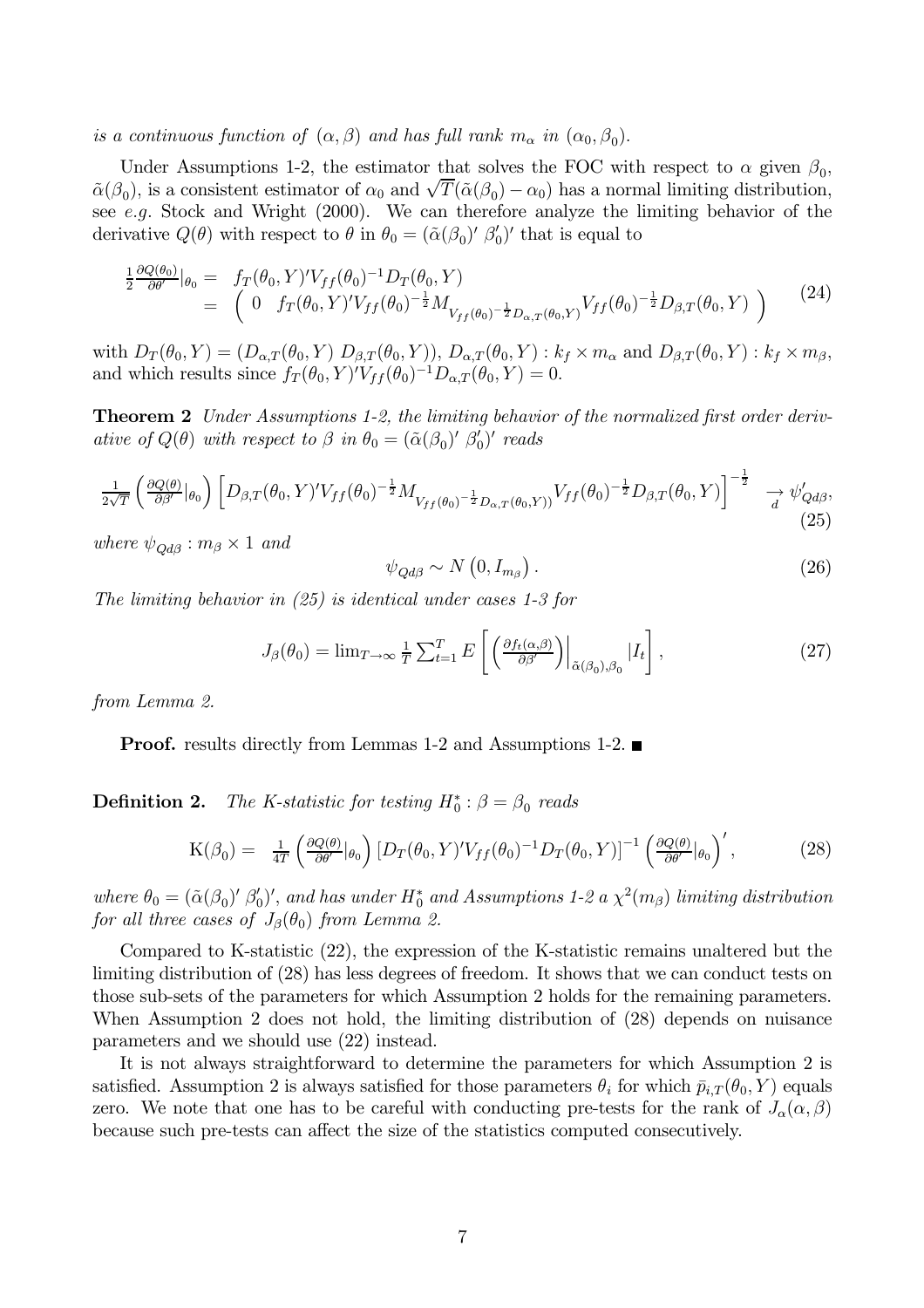#### Many instruments and covariance matrix estimators  $\boldsymbol{4}$

The functional expressions of K-statistics  $(22)$  and  $(28)$  depend on unknown covariance parameters. When we use consistent estimators for these covariance parameters, the limiting distribution of the K-statistic does not alter. These estimators can be both parametric or non-parametric. The convergence rate of the covariance matrix estimators to the true value is of importance when we analyze the limiting behavior of the K-statistic in a limiting sequence where the sample size and number of instruments jointly converge to infinity. We refer to such a limiting sequence as many instruments asymptotics, see  $e,q$ . Bekker (1994) and Donald and Newey  $(2001)$ . Theorem 3 states the relationship between these convergence rates.

**Theorem 3** When the convergence rate of the covariance matrix estimators involved in the K-statistic (22) is equal to  $T^{\mu}$  and the number of instruments k and the sample size T jointly converge to infinity, the K-statistic (22) has a  $\chi^2(m)$  limiting distribution under all cases of Lemma 2 when the joint limiting sequence of k and T is such that  $\frac{k}{T^{2\mu}} \to 0$ .

## **Proof.** see the Appendix.  $\blacksquare$

Theorem 3 shows the robustness of the limiting distribution of the K-statistic to large numbers of instruments. The limiting distributions of standard GMM Wald, LM and likelihood ratio statistics depend on nuisance parameters when the number of instruments converges to infinity, see e.g. Bekker (1994). For the K-statistic, Theorem 3 shows that in case of a parametric covariance matrix estimator that has a value of  $\mu$  equal to  $\frac{1}{2}$ , the number of instruments and the sample size should converge in such a manner that  $\frac{k}{T} \to 0$ . This condition is identical to the one in Donald and Newey (2001), which they use to obtain an expression for the mean squared error of the limited information maximum likelihood estimator in the linear instrumental variables regression model. Bekker and Kleibergen (2002) analyze the limiting distribution of the K-statistic in a linear instrumental variables regression model using a parametric covariance matrix estimator and a limiting sequence where  $\frac{k}{T} \to \delta$ , with  $0 < \delta < 1$ . They show that the limiting distribution of the K-statistic then differs over the separate cases of Lemma 2. In case 1, the K-statistic converges to a  $\chi^2(m)$  random variable while in case 3, it converges to  $\frac{1}{1-\delta}$  times a  $\chi^2(m)$  random variable. The limiting distribution of the K-statistic in these two cases provide bounds on the limiting distribution in all intermediate cases.

Non-parametric covariance matrix estimators have convergence rates that are such that  $\mu$ is smaller than  $\frac{1}{2}$ , see *e.g.* Andrews (1991), Newey and West (1987a) and White (1980). This shows the importance of the convergence rate of the covariance matrix estimator under many instruments asymptotics.

#### Improving power towards irrelevant alternatives  $\bf{5}$

The K-statistic equals a quadratic form of the first order derivative of the GMM objective function. When considered as a function of realized data, it is therefore equal to zero at those values of  $\theta$  where the GMM objective function attains its minimum, maximum or has an inflexion point. The CUE gives the value of  $\theta$  where the objective function is minimal. The K-statistic is therefore equal to zero at the CUE. The zero values of the K-statistic at the maximal value of the objective function and inflexion points are essentially irrelevant because the moment conditions are violated at these values of  $\theta$ . They can, however, distort discriminatory power and confidence sets. We use the mapping from the moment equation estimator  $f_T(\theta, Y)$  on the K-statistic to analyze this.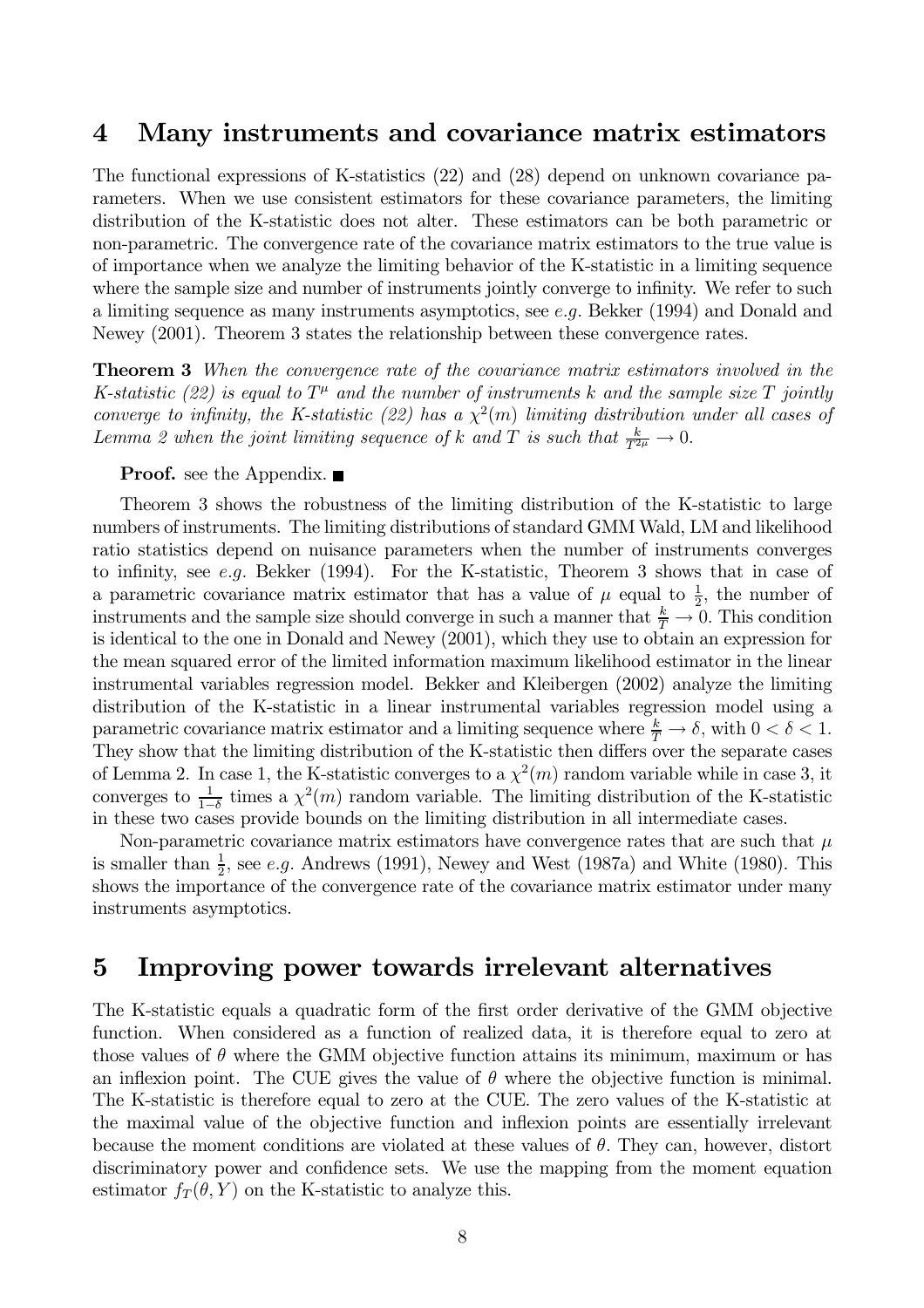We decompose the normalized moment equation estimator as

$$
V_{ff}(\theta)^{-\frac{1}{2}}f_T(\theta, Y) = V_{ff}(\theta)^{-\frac{1}{2}}D_T(\theta, Y)g_T(\theta, Y) + V_{ff}(\theta)^{\frac{1}{2}}D_{T,\perp}(\theta, Y)h_T(\theta, Y), \tag{29}
$$

with  $D_{T,\perp}(\theta,Y): k_f \times (k_f-m)$ ,  $D_{T,\perp}(\theta,Y)'D_T(\theta,Y) \equiv 0$ ,  $D_{T,\perp}(\theta,Y)'D_{T,\perp}(\theta,Y) \equiv I_{k_f-m}$  and  $g_T(\theta, Y)$  and  $h_T(\theta, Y)$  are  $m \times 1$  and  $(k_f - m) \times 1$  vectors so

$$
g_T(\theta, Y) = (D_T(\theta, Y)' V_{ff}(\theta)^{-1} D_T(\theta, Y))^{-1} D_T(\theta, Y)' V_{ff}(\theta)^{-1} f_T(\theta, Y) h_T(\theta, Y) = (D_{T, \perp}(\theta, Y)' V_{ff}(\theta) D_{T, \perp}(\theta, Y))^{-1} D_{T, \perp}(\theta, Y)' f_T(\theta, Y).
$$
(30)

The quadratic form of the normalized moment equation estimator (29) constitutes Stock and Wrights (2000) S-statistic,

$$
\frac{1}{T}f_T(\theta, Y)'V_{ff}(\theta)^{-1}f_T(\theta, Y) = \frac{1}{T}g_T(\theta, Y)'D_T(\theta, Y)'V_{ff}(\theta)^{-1}D_T(\theta, Y)g_T(\theta, Y) \n+ \frac{1}{T}h_T(\theta, Y)'D_{T,\perp}(\theta, Y)'V_{ff}(\theta)D_{T,\perp}(\theta, Y)h_T(\theta, Y) \Leftrightarrow (31) \nS(\theta) = K(\theta) + J(\theta),
$$

since the K-statistic is a quadratic form of  $q_T(\theta, Y)$  and the J-statistic<sup>1</sup>,

$$
J(\theta) = \frac{1}{T} f_T(\theta, Y)' V_{ff}(\theta)^{-\frac{1}{2}} M_{V_{ff}(\theta)^{-\frac{1}{2}} D_T(\theta, Y)} V_{ff}(\theta)^{-\frac{1}{2}} f_T(\theta, Y), \tag{32}
$$

is a quadratic form of  $h_T(\theta, Y)$ . Because of the orthogonality of  $D_T(\theta, Y)$  and  $D_{T, \perp}(\theta, Y)$ , under H<sub>0</sub>:  $\theta = \theta_0$  and Assumption 1, the K and J statistics converge to independent  $\chi^2(m)$ and  $\chi^2(k_f - m)$  distributed random variables. The S-statistic then converges to a  $\chi^2(k_f)$ distributed random variable.

The relationship between the S, K and J statistics shows that the J-statistic is equal to the S-statistic when the K-statistic is equal to zero. The K-statistic suffers from a decline in power around values of  $\theta$  where the objective function, *i.e.* the S-statistic, is maximal or has an inflexion point. For these values of  $\theta$ , the J-statistic is (approximately) equal to the S-statistic so it has discriminatory power. The J-statistic has discriminatory power because it tests the validity of the moment equations while the K-statistic tests  $H_0: \theta = \theta_0$  given that the moment equations hold, see Kleibergen (2002b). Around the values of  $\theta$  where the objective function is maximal or has an inflexion point, the moment equations do not hold so the results from the K-statistic are spurious. We propose two manners in which the J-statistic can be combined with the K-statistic to overcome such spurious outcomes of the K-statistic.

The limiting distribution of the K-statistic is valid under Assumption 1 and H<sub>0</sub>:  $\theta = \theta_0$ . Assumption 1 implies that the moment equation (2) holds. To check whether the moment equation holds, we conduct a pre-test using the J-statistic (32). Since the J-statistic is asymptotically independent of the K-statistic, the overall size  $\alpha$  of testing the moment equations and  $H_0$  equals the sum of the sizes that we use to test the moment equations using the J-statistic,  $\alpha_{\rm J}$ , and H<sub>0</sub> using the K-statistic,  $\alpha_{\rm K}$ , so  $\alpha = \alpha_{\rm J} + \alpha_{\rm K}$ . By choosing  $\alpha_{\rm J}$  and  $\alpha_{\rm K}$  appropriately, we emphasize tests of the moment equations or H<sub>0</sub>. For example, when  $\alpha = 0.05$ ,  $\alpha_{\text{J}} = 0.01$ and  $\alpha_{\rm K} = 0.04$  implies that we focus on H<sub>0</sub>. The pre-test using the J-statistic restricts the parameter region for  $\theta$  to values that satisfy the moment equations or stated differently it puts an upperbound on the value of the objective function.

The spurious power decline of the K-statistic is also explicable using specification (29). This is a regression model in which  $D_T(\theta, Y)$  and  $D_{T,\perp}(\theta, Y)$  are regressed on  $f_T(\theta, Y)$ . A

<sup>&</sup>lt;sup>1</sup>We note that this J-statistic is not the J-statistic of Hansen (1982) that is proportional to the objective function evaluated at a GMM estimator for  $\theta$ .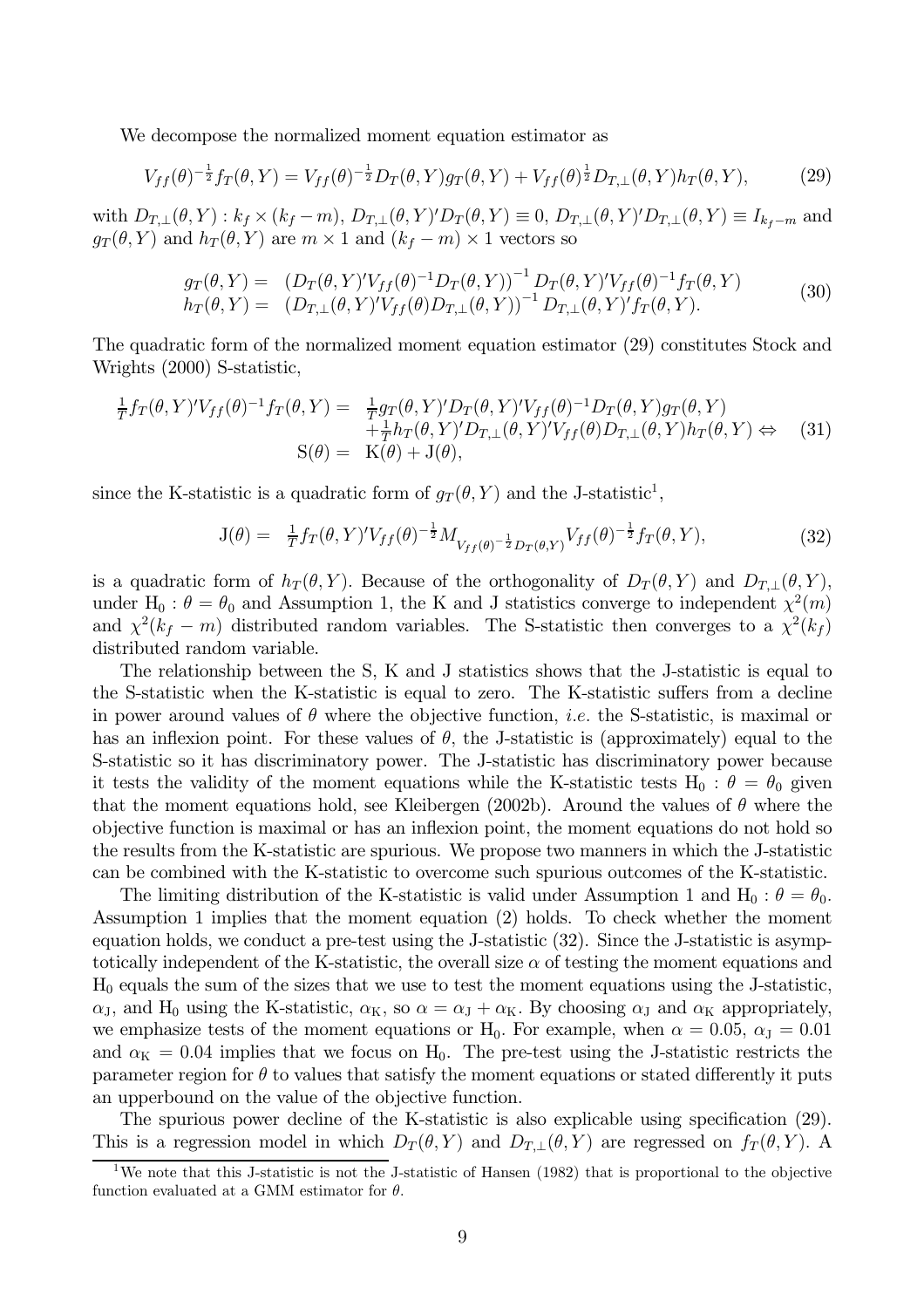value of  $D_T(\theta, Y)$  that is close to a reduced rank value causes a multi-collinearity problem. Zero values of the K-statistic at such values of  $D_T(\theta, Y)$  are therefore caused by the value of  $D_T(\theta, Y)$  instead of the moment equation  $f_T(\theta, Y)$ . This explains the zero values of the K-statistic at values of  $\theta$  different from the CUE. Hence, for values of  $D_T(\theta, Y)$  close to reduced rank, the K-statistic does not contain much information on whether  $f_T(\theta, Y)$  lies in the direction of  $D_T(\theta, Y)$  and it is more appropriate to test  $f_T(\theta, Y)$  using the S-statistic. The (conditional) limiting distribution of the likelihood ratio statistic for testing  $H_0$  in a linear instrumental variables regression model with one included endogenous variable operates in this manner. Moreira (2001) constructs the limiting distribution of the LR statistic which is conditional on  $D_T(\theta, Y)'V_{\theta,\theta,f}(\theta)^{-1}D_T(\theta, Y)$ , which is a scalar when  $m = 1$ . For large values of  $D_T(\theta, Y)V_{\theta\theta,f}(\theta)^{-1}D_T(\theta, Y)$ , the limiting distribution of the LR statistic is identical to the limiting distribution of the K-statistic while it is identical to the limiting distribution of the S-statistic for zero values of  $D_T(\theta, Y)'V_{\theta\theta, f}(\theta)^{-1}D_T(\theta, Y)$ .

Kleibergen (2002b) analyzes the limiting distribution of the LR statistic for testing  $H_0$ in a linear instrumental variables regression model with multiple endogenous variables and a Kronecker specification for  $V(\theta)$ ,  $V(\theta) = (\Omega(\theta) \otimes Q_{XX})$  with  $\Omega(\theta) : l \times l$ ,  $Q_{XX} : k \times k$ . This limiting distribution is conditional on the m eigenvalues of  $\Omega_{\theta\theta,f}(\theta)^{-\frac{1}{2}}D_T(\theta,Y)Q_{XX}^{-1}D_T(\theta,Y)$  $\Omega_{\theta\theta,f}(\theta)^{-\frac{1}{2}}$ , where  $\Omega$  is decomposed in an identical manner as V. When the smallest eigenvalue converges to infinity, the limiting distribution of the LR statistic becomes identical to the  $\chi^2(m)$ limiting distribution of the K-statistic while it is identical to the  $\chi^2(k_f)$  limiting distribution of the S-statistic when the smallest eigenvalue equals zero. Hence, the smallest eigenvalue of  $\Omega_{\theta\theta,f}(\theta)^{-\frac{1}{2}}D_T(\theta,Y)Q_{XX}^{-1}D_T(\theta,Y)\Omega_{\theta\theta,f}(\theta)^{-\frac{1}{2}}$  governs the behavior of the limiting distribution of the LR statistic. A upperbound on the distribution of the LR statistic is therefore provided when we consider all eigenvalues to be equal to the smallest one. This upperbound is essentially quite tight, see Kleibergen (2002b). When all eigenvalues are identical to the smallest one, the expression for the smallest root of the polynomial from which the LR statistic results is identical to the expression for the one endogenous variable case. Hence, the expression of the conditional LR statistic for the one endogenous variable case from Moreira (2001) provides a tight upperbound on the LR statistic in the multiple endogenous variable case. It is therefore convenient to apply Moreira's conditional LR statistic also in the multiple endogenous variable case for which no closed form expression of the LR statistic exists.

The smallest eigenvalue constitutes the canonical correlation rank statistic of Anderson (1951) that tests for a reduced rank of  $J_{\theta}(\theta)$ . We extend the LR statistic towards a GMM setting, such that we allow for a non-Kronecker  $V(\theta)$  and a customary specified moment equation  $f_T(\theta, Y)$ , by using rank statistics that apply more general than the Anderson canonical correlation rank statistic. We therefore make the GMM-LR statistic dependent on rank statistics that apply in GMM. We insert these rank statistics in the expression of Moreira's conditional LR statistic whose limiting distribution provides a tight upperbound on the limiting distribution of the LR statistic in the linear instrumental variables regression model with multiple endogenous variables:

$$
\text{GMM-M}(\theta) = \frac{1}{2} \left[ \text{K}(\theta) + \text{J}(\theta) - \text{rk}(D_T(\theta, Y)) + \sqrt{\left( \text{K}(\theta) + \text{J}(\theta) + \text{rk}(D_T(\theta, Y)) \right)^2 - 4 \text{J}(\theta) \text{rk}(D_T(\theta, Y))} \right].
$$
\n(33)

The statistic  $\text{rk}(D_T(\theta, Y))$  tests  $H_r$ : rank of  $J_{\theta}(\theta)$  equals  $m-1$  using  $D_T(\theta, Y)$  and  $k_f - m + 1$ is the degrees of freedom parameter of the  $\chi^2$  limiting distribution of  $rk(D_T(\theta, Y))$ . Depending on the specification of the covariance matrix, various rank statistics with  $\chi^2(k_f - m + 1)$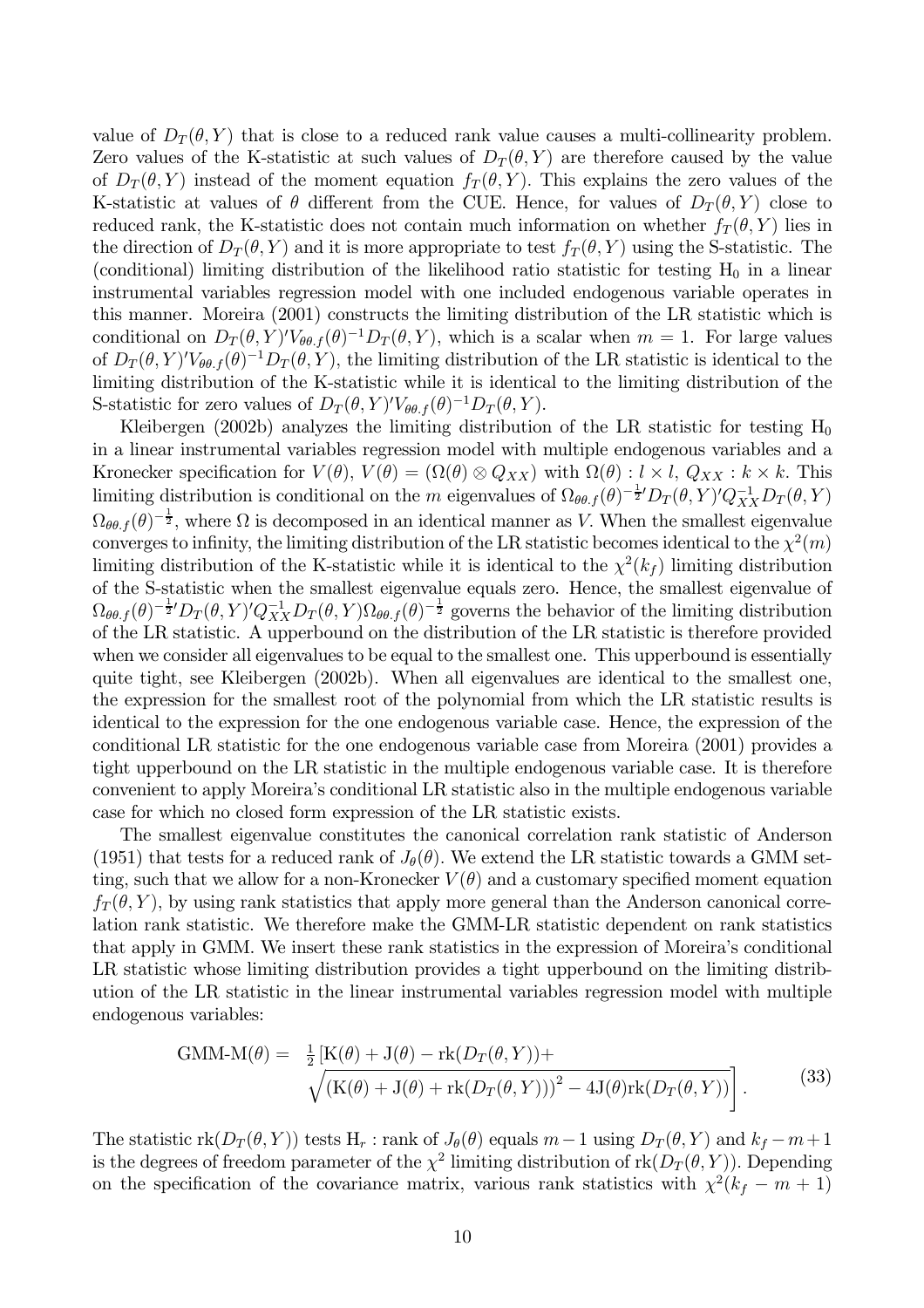limiting distributions can be used. When the covariance matrix is in Kronecker product form, we can use the Anderson (1951) canonical correlation rank statistic. If the covariance matrix does not have a Kronecker product form, we can, for example, use the statistics from Cragg and Donald  $(1996,1997)$  or Kleibergen and Paap  $(2002)$ .

Under H<sub>0</sub> and Assumption 1, the limiting distribution of GMM-M $(\theta)$  is conditional on  $rk(D_T(\theta, Y))$ . When  $rk(D_T(\theta, Y))$  is large, the limiting distribution of the GMM-M statistic is identical to the  $\chi^2(m)$  limiting distribution of the K-statistic while it is identical to the  $\chi^2(k_f)$  limiting distribution of the S-statistic when  $rk(D_T(\theta, Y))$  equals zero. Lemma 1 implies that the limiting distribution of  $D_T(\theta, Y)$  is independent of the limiting distributions of the J and K statistics. The limiting distribution of  $rk(D_T(\theta, Y))$  is therefore also independent of the limiting distributions of the J and K statistics. Hence, we can simulate the limiting distribution of GMM-M $(\theta)$ , under H<sub>0</sub> and Assumption 1, given  $rk(D_T(\theta, Y))$ .

#### 6 **Confidence Sets**

To obtain a confidence set for  $\theta$ , we specify sequences of n increasing values for every element of  $\theta$ . We then have a m-dimensional grid that contains  $n^m$  different values of  $\theta_0$ . We compute the statistic of interest, *i.e.* the J, K, GMM-M, or S statistic, for each of these  $n^m$  different values of  $\theta_0$ . All elements in the specified grid for which the asymptotic p-value of the statistic of interest exceeds  $\alpha$  are in the  $(1-\alpha)100\%$  confidence set of  $\theta$ . Using an appropriate specification of the grid, we obtain the  $(1 - \alpha)100\%$  asymptotic confidence set. For the combined J-K test, the  $(1 - \alpha)100\%$  confidence set that uses  $\alpha_K$  and  $\alpha_J$  is obtained as the set of values for which the asymptotic p-values of the J and K statistics exceeds  $\alpha_{\rm J}$  and  $\alpha_{\rm K}$  resp.

Alongside infinite and finite convex confidence sets, the confidence sets that result from the proposed tests can also be non-convex, see e.g. Dufour  $(1997)$ . The confidence sets that result from the S, J and combined J-K statistics can be empty while the confidence sets that result from the K and GMM-M statistics are never empty since these statistics are equal to zero at the CUE.

#### **Stochastic Discount Factors**  $\overline{7}$

We test the risk aversion parameter in a stochastic discount factor (SDF) model. We compute power curves for some simulated data-sets and construct confidence sets using observed asset returns and consumption growth.

### **Stochastic Discount Factor model**

The specification of  $\varphi(\theta, Y_t)$  in the Euler equation (1) that results from a SDF model with a constant relative rate of risk aversion (CRRA) utility function reads, see e.g. Hansen and Singleton  $(1982)$ ,

$$
\varphi(\theta, Y_t) = \delta \left(\frac{C_{t+1}}{C_t}\right)^{-\beta} (\iota_l + R_{t+1}) - \iota_l. \tag{34}
$$

The discount factor is given by  $\delta$  and  $\beta$  is the risk aversion coefficient so  $\theta = (\delta \beta)'$ . The  $l \times 1$ vector  $R_t$  contains the returns on l different assets at time t,  $C_t$  is consumption at time t and  $\iota_l$  is a  $l \times 1$  vector of ones. We use a  $k \times 1$  instrument vector  $X_t$  that consists of a constant and lagged values of consumption growth and asset returns. Because  $\delta$  is a scalar, (34) is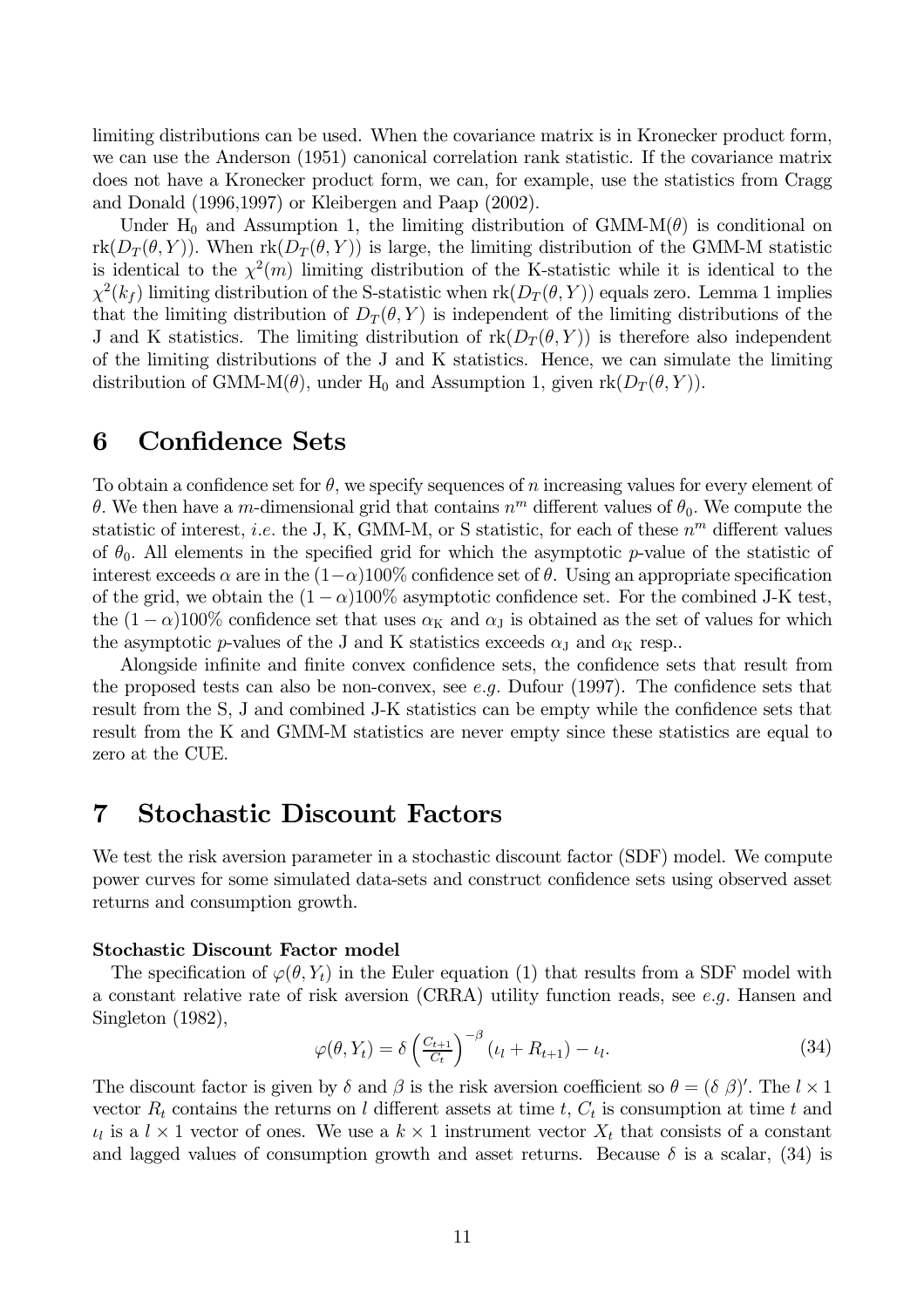equivalent to

$$
\varphi(\theta, Y_t) = \left(\frac{C_{t+1}}{C_t}\right)^{-\beta} \left(\iota_l + R_{t+1}\right) - \iota_l \alpha,\tag{35}
$$

with  $\alpha = \delta^{-1}$ . The derivative of (35) with respect to  $\alpha$  equals  $\iota_l$  and is spanned by the instruments. Assumption 2 is thus always satisfied for  $\alpha$  and Assumption 1 does therefore not imply a central limit theorem for the derivative of  $\varphi(\theta, Y_t)$  with respect to  $\alpha$ :

$$
\frac{1}{\sqrt{T}} \sum_{t=1}^{T} \left( \begin{array}{c} f_t(\theta_0) \\ \bar{q}(\theta_0) \end{array} \right) \underset{d}{\rightarrow} \left( \begin{array}{c} \psi_f \\ \psi_\beta \end{array} \right), \tag{36}
$$

with  $f_t(\theta) = (\varphi(\theta, Y_t) \otimes X_t), q(\theta) = (\frac{\partial}{\partial \beta} \varphi(\theta, Y_t) \otimes X_t) = -(\log(\frac{C_{t+1}}{C_t})(\frac{C_{t+1}}{C_t})^{-\beta}(\iota_l + R_{t+1}) \otimes X_t),$  $\bar{q}(\theta) = q(\theta) - E(q(\theta))$  and  $(\psi'_f \psi'_\gamma) \sim N(0, V)$ . The central limit theorem in (36) results from a statistical model for  $\varphi(\theta, Y_t)$  and  $\frac{\partial}{\partial \theta} \varphi(\theta, Y_t)$  that explains these two series from  $X_t$ . This shows that Assumption 1 puts no stringent conditions on the asset return and consumption growth series.

### Size and power comparison

We generate the artificial data using the Monte-Carlo design of Tauchen (1986a,b). We calibrate a  $10<sup>2</sup>$  dimensional Markov chain to approximate a Gaussian Vector AutoRegression (VAR) of order 1 fitted to consumption and dividend growth. This  $VAR(1)$  is also used by Kocherlakota (1990), Hansen et. al. (1996) and Stock and Wright (2000):

$$
\begin{pmatrix} c_t \\ d_t \end{pmatrix} = \begin{pmatrix} 0.021 \\ 0.004 \end{pmatrix} + \begin{pmatrix} -0.161 & 0.017 \\ 0.414 & 0.117 \end{pmatrix} \begin{pmatrix} c_{t-1} \\ d_{t-1} \end{pmatrix} + \begin{pmatrix} \varepsilon_{c,t} \\ \varepsilon_{d,t} \end{pmatrix},
$$
(37)

with  $c_t$  the log-growth rate of US per capita real annual consumption and  $d_t$  the log-growth rate of real annual dividends on the Standard & Poor 500. The disturbances  $(\varepsilon_{c,t} \varepsilon_{d,t})'$  are independently normally distributed with mean zero and  $var(\varepsilon_{c,t}) = 0.014$ ,  $var(\varepsilon_{c,t}) = 0.0012$ ,  $\text{cor}(\varepsilon_{c,t}, \varepsilon_{d,t}) = 0.43.$ 

The VAR $(1)$   $(37)$  is used to generate asset return and consumption growth series that satisfy a SDF model. Figure 1 shows the power curves of testing  $H_0$ :  $\beta = 1$  using Wald statistics based on the CUE and two step estimator, the standard GMM LM statistic and the S, K, J and GMM-M statistics. We use conditional critical values for the GMM-M statistic. The instruments consist of a constant and up to three period lagged values of consumption growth and asset returns. The number of observations equals 100. We assume that there is no autocorrelation or heteroscedusticity in the moment equations so we can use a parametric covariance matrix estimator. Each panel in Figure 1 shows the power curve for a different data generating process (DGP). The DGP for Panel 1 is a SDF model calibrated to approximate the VAR from (37). The same DGP is used in Panel 2 but with  $\text{cor}(\varepsilon_{c,t}, \varepsilon_{d,t}) = 0.95$ . The DGP for Panels 3 and 4 is a SDF calibrated to the VAR from  $(37)$  with the VAR $(1)$  parameter matrix multiplied by two. In Panel 4,  $\text{cor}(\varepsilon_{c,t}, \varepsilon_{d,t}) = 0.95$ .

Figure 1 shows that the Wald and GMM LM statistics are size distorted especially when the correlation parameter is large. All the other statistics are not size distorted. The power of the J-statistic is typically quite low except for those values where the K-statistic has its spurious decline of power. The combined J-K test procedure has therefore good power properties. The power of the GMM-M statistic is typically comparable to the power of the J-K test which results because these statistics use the J and K statistics in a similar manner. In Panel 1, which is the DGP where the identification of  $\beta$  is the weakest, the S-statistic is slightly more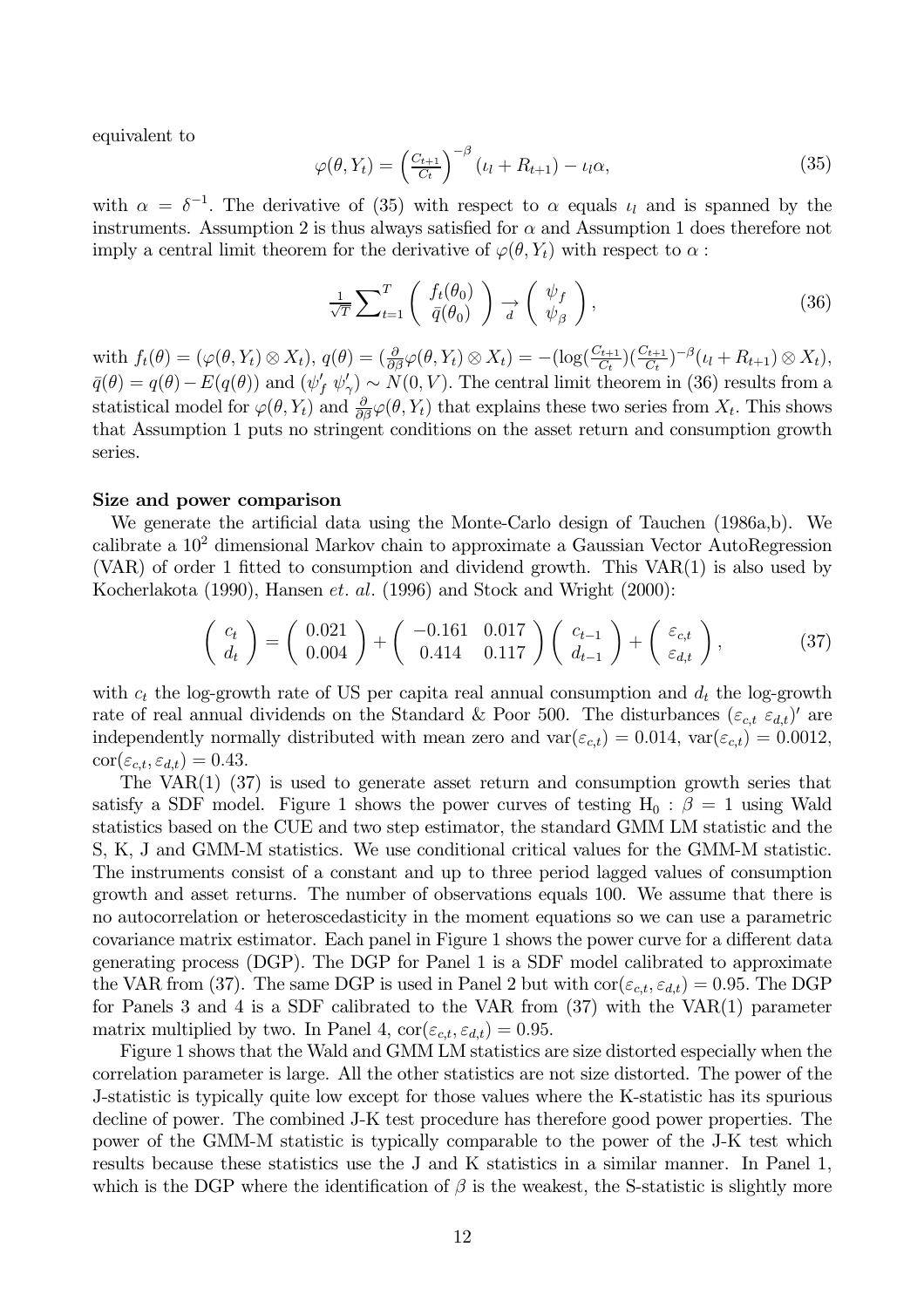powerful than the other statistics but the S-statistic is on average dominated by the GMM-M and J-K statistics in the other Panels. This results from the larger degrees of freedom parameter of the limiting distribution of the S-statistic compared to the J and K statistics.

Figure 1: Power curves of statistics that test with 95% (asymptotic) significance  $\mathrm{H}_0$ :  $\beta = 1.3$ : S (solid line), K (dotted), J (stars), J-K with  $\alpha_{\rm K} = 0.04$ ,  $\alpha_{\rm J} = 0.01$  (dashed),  $\Gamma$  GMM-M (dashed-dotted), Wald-CUE (crosses), Wald-2step (plusses), LM (triangles),



Panel 3: Strong specification, cor =



## Stochastic discount factor model for consumption growth and return on SP500

We construct asymptotic confidence sets of the risk aversion parameter  $\beta$  in a SDF model for vearly observations of the growth of US consumption and an asset return series that consists of the returns on the Cowles Commission index followed by the annual average price of the Standard and Poors monthly composite index. The observations cover the period 1871 to 1993. The data is an extension of the data from Campbell and Shiller  $(1987)$  and is also used by Stock and Wright  $(2000)$ . As instruments we use a constant and up to three period lagged observations of the two series. We use the 2step-Wald, Wald-CUE, LM, S, J, GMM-M and K-statistics to construct asymptotic confidence sets for the risk aversion parameter  $\beta$ . The asymptotic critical values result from a  $\chi^2(1)$  distribution for the 2step-Wald, Wald-CUE, LM and K statistics while the asymptotic critical values for the J and S statistics result from a  $\chi^2(5), \chi^2(6)$  distribution resp.. For the GMM-M statistic we use its conditional asymptotic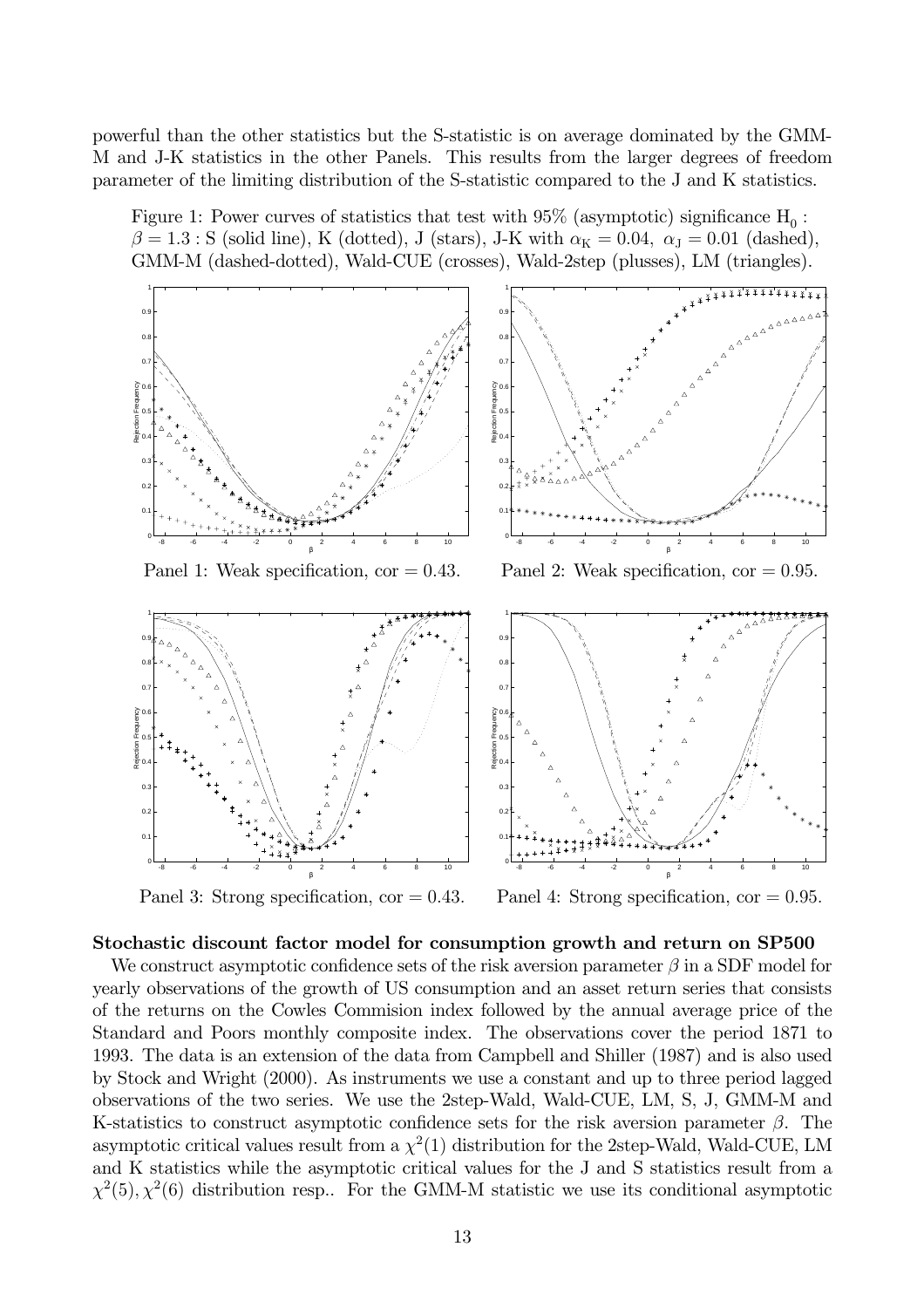distribution.

Figure 2 shows one minus the (asymptotic)  $p$ -value for the different statistics, that test the hypothesis H<sub>0</sub>:  $\beta = \beta_0$ , for a sequence of values of  $\beta_0$ . Figure 2 contains a line at 0.95 which enables us to construct the  $95\%$  asymptotic confidence set in a straightforward manner by using the intersection of the curves of the different statistics with the 95% line.

Figure 2: One minus the p-value for statistics that test  $H_0$ :  $\beta = \beta_0$  for different values of  $\beta_0$ : S (solid line), K (dotted), J (stars), GMM-M (dashed dotted), Wald-CUE (crosses) Wald-2step (plusses), LM (triangles).



The CUE and 2step estimator for  $\beta$  happen to coincide at -0.27. The one minus p-value plots of these statistics are identical. The one minus  $p$ -value plots show that the GMM-M and K statistics are equal to zero at the CUE and that the S and J statistics attain their minimum at the CUE. The one minus  $p$ -value plots of the K and LR statistics are very similar and asymmetric. The one minus  $p$ -value plot of the J-statistic is more informative about the value of  $\beta$  than the K statistic. We thus have to be cautious with interpreting the K and GMM-M statistic since the validity of the moment equation is more an issue than the value of  $\beta$ . The confidence sets that result from the combined J-K test, with  $\alpha_K = 0.04$  and  $\alpha_J = 0.01$ , and the GMM-M statistic, with  $\alpha = 0.05$ , therefore differ considerably. The S-statistic is also more informative than the K and GMM-M statistics. The validity of the moment equation becomes very problematic when we include the risk free interest rate in the SDF model and, similar to Stock and Wright (2000), the J and S statistics are then always significant at the  $99\%$  level.

#### Conclusions 8

Under a novel assumption, the limit behavior of the K-statistic, which is a GMM LM statistic that uses a Jacobian estimator that is independent of the moment equations, is shown to be robust to weak and many instrument asymptotics. Because it is quadratic form of the derivative of the objective function, it suffers from a spurious power decline around the maximum and inflexion points of the objective function since the moment conditions are then not satisfied. This spurious power decline is overcome by combining the K-statistic with a J-statistic that tests the validity of the moment equations. A GMM extension of Moreira's conditional likelihood ratio statistic is obtained when we use a statistic that tests the rank of the Jacobian to attach the weights to the J and K statistics in the combination.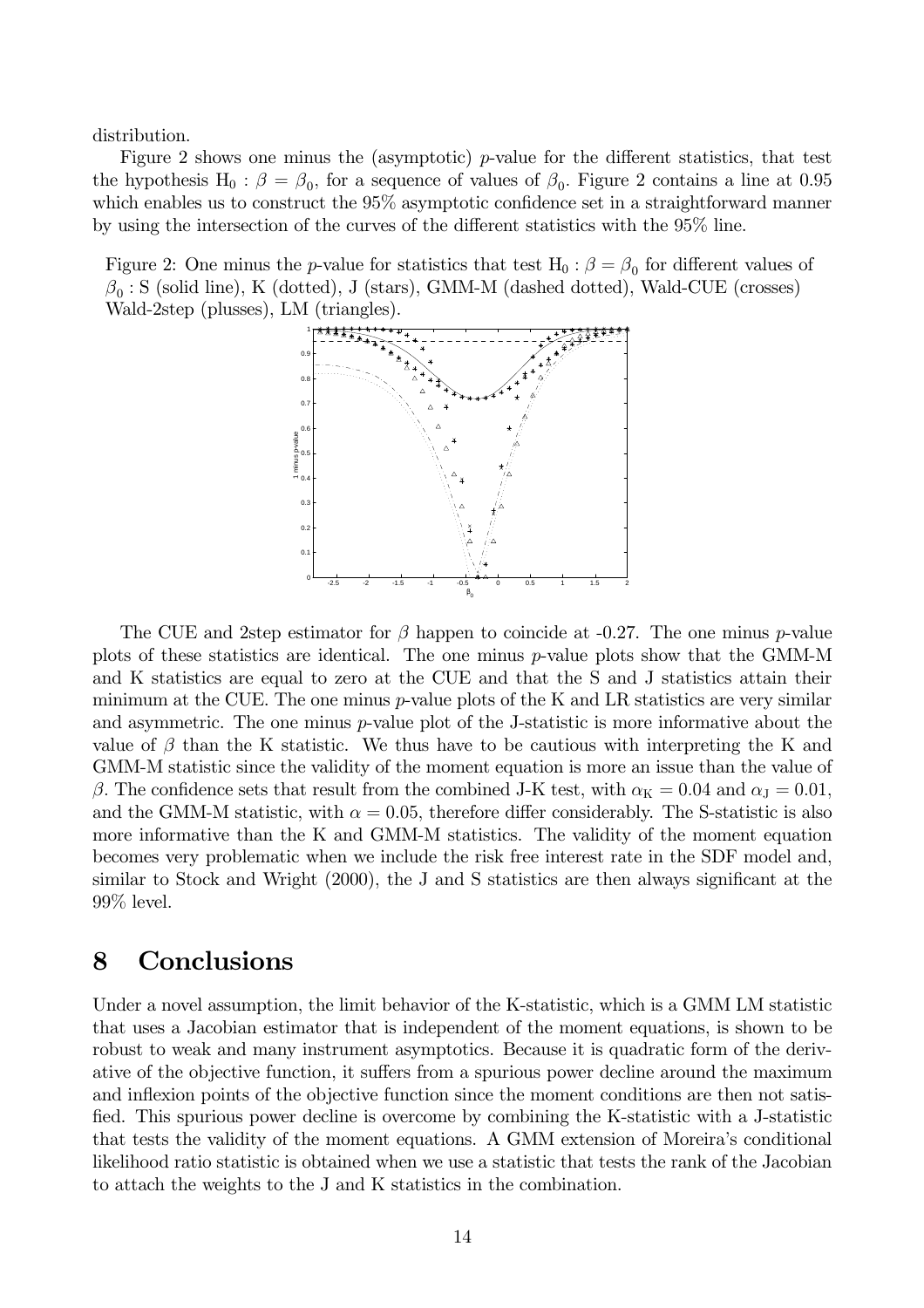## Appendix **Derivation of Equation (16).** We use the expression for  $\text{vec}(V_{ff}(\theta_0))$ ,

$$
\text{vec}(V_{ff}(\theta_0)) = \lim_{T \to \infty} E\left[\frac{1}{T} \sum_{t=1}^T \sum_{j=1}^T \bar{f}_t(\theta_0) \otimes \bar{f}_j(\theta_0)\right],
$$

whose derivative with respect to  $\theta$  reads

$$
\frac{\partial \text{vec}(V_{ff}(\theta))}{\partial \theta'}|_{\theta_0} = \lim_{T \to \infty} E\left[\frac{1}{T} \sum_{t=1}^T \sum_{j=1}^T \left(\frac{\partial \bar{f}_t(\theta_0)}{\partial \theta'} \otimes \bar{f}_j(\theta_0)\right) + \left(\bar{f}_t(\theta_0) \otimes \frac{\partial \bar{f}_j(\theta_0)}{\partial \theta'}\right)\right]
$$
\n
$$
= \lim_{T \to \infty} E\left[\frac{1}{T} \sum_{t=1}^T \sum_{j=1}^T \left(\left(A_1 \bar{q}_{1,j}(\theta_0) \cdots A_m \bar{q}_{m,j}(\theta_0)\right) \otimes \bar{f}_j(\theta_0)\right) + \left(\bar{f}_t(\theta_0) \otimes \left(A_1 \bar{q}_{1,j}(\theta_0) \cdots A_m \bar{q}_{m,j}(\theta_0)\right)\right)\right]
$$
\n
$$
= \left(\left(A_1 \otimes I_{k_f}\right) \text{vec}(V_{\theta f,1}(\theta_0)') \cdots \left(A_m \otimes I_{k_f}\right) \text{vec}(V_{\theta f,m}(\theta_0)')\right) + \left(\left(I_{k_f} \otimes A_1\right) \text{vec}(V_{\theta f,1}(\theta_0)) \cdots \left(I_{k_f} \otimes A_m\right) \text{vec}(V_{\theta f,m}(\theta_0))\right),
$$

with  $V_{\theta f,i}(\theta_0): k_i \times k_f$ ,  $i = 1, \ldots, m$  and  $V_{\theta f}(\theta_0) = (V_{\theta f,1}(\theta_0)' \ldots V_{\theta f,m}(\theta_0)')'$ . For the derivative of the objective function, this implies

$$
\frac{1}{2} \frac{\partial Q(\theta)}{\partial \theta'}|_{\theta_0} = f_T(\theta_0, Y)' V_{ff}(\theta_0)^{-1} p_T(\theta_0, Y) - \frac{1}{2} (f_T(\theta_0, Y)' V_{ff}(\theta_0)^{-1} \otimes f_T(\theta_0, Y)' V_{ff}(\theta_0)^{-1})
$$
\n
$$
\begin{aligned}\n&\left[ \left( (A_1 \otimes I_{k_f}) \text{vec}(V_{\theta f,1}(\theta_0)') \cdots (A_m \otimes I_{k_f}) \text{vec}(V_{\theta f,m}(\theta_0)') \right) \right. \\
&+ \left( (I_{k_f} \otimes A_1) \text{vec}(V_{\theta f,1}(\theta_0)) \cdots (I_{k_f} \otimes A_m) \text{vec}(V_{\theta f,m}(\theta_0)) \right) \right] \\
&= f_T(\theta_0, Y)' V_{ff}(\theta_0)^{-1} \left[ p_T(\theta_0, Y) - (A_1 \text{vec}(V_{\theta f,1}(\theta_0) V_{ff}(\theta_0)^{-1} f_T(\theta_0, Y)) \right. \\
&\left. A_m \text{vec}(V_{\theta f,m}(\theta_0) V_{ff}(\theta_0)^{-1} f_T(\theta_0, Y)) \right) \right] \\
&= f_T(\theta_0, Y)' V_{ff}(\theta_0)^{-1} \left( p_{1,T}(\theta_0, Y) - A_1 V_{\theta f,1}(\theta_0) V_{ff}(\theta_0)^{-1} f_T(\theta_0, Y) \right. \\
&\left. p_{m,T}(\theta_0, Y) - A_m V_{\theta f,m}(\theta_0) V_{ff}(\theta_0)^{-1} f_T(\theta_0, Y) \right),\n\end{aligned}
$$

with  $p_{i,T}(\theta_0, Y) : k_f \times 1, i = 1, ..., m$ , and  $p_T(\theta_0, Y) = (p_{1,T}(\theta_0, Y) ... p_{m,T}(\theta_0, Y))$ . **Proof of Lemma 1.** We pre-multiply the central limit theorem from Assumption 1 by

$$
R(\theta_0) = \begin{pmatrix} I_{k_f} & 0\\ -V_{\theta f}(\theta_0) V_{ff}(\theta_0)^{-1} & I_{k_\theta} \end{pmatrix}
$$

to obtain

and  $A\left(\lim_{T}$ 

$$
\sqrt{T}R(\theta_0) \begin{pmatrix} \frac{1}{T}f_T(\theta_0, Y) \\ \frac{1}{T}\bar{q}_T(\theta_0, Y) \end{pmatrix} \xrightarrow[d]{} R(\theta_0) \begin{pmatrix} \psi_f \\ \psi_\theta \end{pmatrix}
$$

$$
\sqrt{T} \begin{pmatrix} \frac{1}{T}\bar{q}_T(\theta_0, Y) \\ \frac{1}{T}\bar{q}_T(\theta_0, Y) - \frac{1}{T}V_{\theta f}(\theta_0)V_{ff}(\theta_0)^{-1}f_T(\theta_0, Y) \end{pmatrix} \xrightarrow[d]{} \begin{pmatrix} \psi_f \\ \psi_{\theta,f} \end{pmatrix}
$$

where  $q_T(\theta_0, Y) = \sum_{t=1}^T \bar{q}_t(\theta_0)$ , and

$$
\begin{pmatrix} \psi_f \\ \psi_{\theta.f} \end{pmatrix} \sim N(0, \begin{pmatrix} V_{ff}(\theta_0) & 0 \\ 0 & V_{\theta\theta.f}(\theta_0) \end{pmatrix}),
$$

with  $V_{\theta\theta,f}(\theta_0) = V_{\theta\theta}(\theta_0) - V_{\theta f}(\theta_0)V_{ff}(\theta_0)^{-1}V_{f\theta}(\theta_0)$ , which shows that  $\psi_{\theta,f}$  is independent of  $\psi_f$ . We further pre-multiply the limiting expression by  $diag(I_{k_f}, A)$  which results in

$$
\sqrt{T}\left(\begin{array}{c} \frac{1}{T}f_T(\theta_0, Y) \\ \text{vec}(\frac{1}{T}D_T(\theta_0, Y) - J_{\theta}(\theta_0)) \end{array}\right) \underset{d}{\rightarrow} \left(\begin{array}{c} \psi_f \\ A\psi_{\theta,f} \end{array}\right),
$$
  
since  $A_i(q_{i,T}(\theta_0, Y) - V_{\theta f,i}(\theta_0)V_{ff}(\theta_0)^{-1}f_T(\theta_0, Y)) = p_{i,T}(\theta_0, Y) - A_iV_{\theta f,1}(\theta_0)V_{ff}(\theta_0)^{-1}f_T(\theta_0, Y)$   
and  $A\left(\lim_{T\to\infty}\sum_{t=1}^T E(q_t(\theta_0))\right) = \text{vec}(J_{\theta}(\theta_0)).$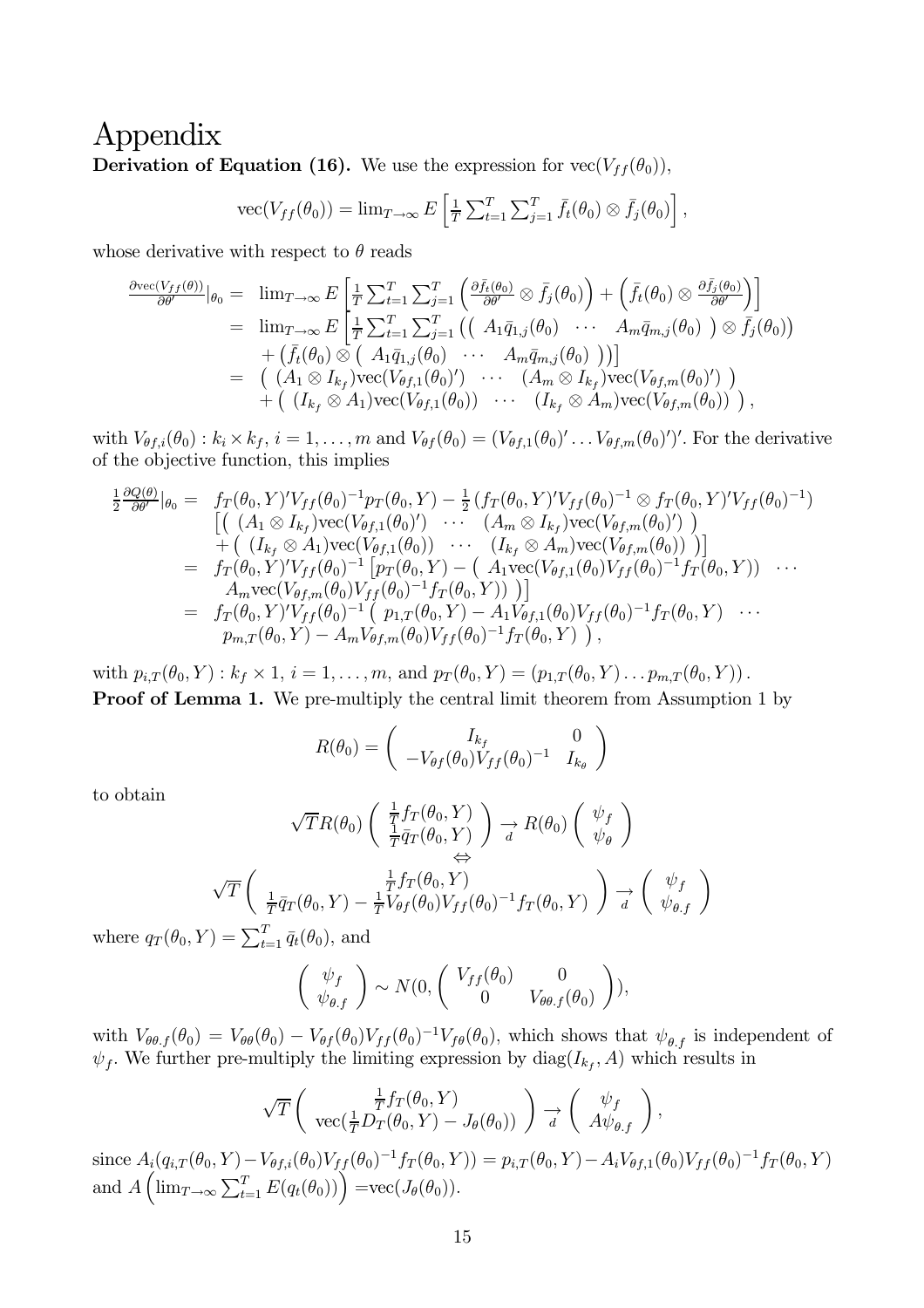**Proof of Lemma 2. 1.** When  $J_{\theta}(\theta_0)$  has full rank,

$$
\frac{1}{T}D_T(\theta_0, Y) = J_{\theta}(\theta_0) + \frac{1}{\sqrt{T}} \left\{ \sqrt{T} \left[ \frac{1}{T} D_T(\theta_0, Y) - J_{\theta}(\theta_0) \right] \right\} \longrightarrow J_{\theta}(\theta_0),
$$

which shows that the limiting behavior of  $\frac{1}{T}D_T(\theta_0, Y)$  is independent of the limiting behavior of  $\frac{1}{\sqrt{T}} f_T(\theta_0, Y)$ .

2.  $J_{\theta}(\theta_0)$  has a weak value such that  $J_{\theta}(\theta_0) = J_{\theta,T}$ ,  $J_{\theta,T} = \frac{1}{\sqrt{T}}C$ ,  $C: k_f \times m$  and rank $(C) = m$ .

$$
\frac{1}{\sqrt{T}}D_T(\theta,Y) = \sqrt{T}J_{\theta,T} + \sqrt{T}\left[\frac{1}{T}D_T(\theta_0,Y) - J_{\theta}(\theta_0)\right] \rightarrow C + \left(A_1\psi_{\theta,f,1} \dots A_m\psi_{\theta,f,m}\right),
$$

where  $\psi_{\theta,f,i}: k_i \times 1, i = 1,\ldots,m$  and  $\psi_{\theta,f} = (\psi'_{\theta,f,1} \ldots \psi'_{\theta,f,m})'$ , which shows that, because  $\psi_{\theta,f}$  is independent of  $\psi_f$ , see Lemma 1, that the limiting behavior of  $\frac{1}{\sqrt{T}}D_T(\theta, Y)$  is independent of the limiting behavior of  $\frac{1}{\sqrt{T}} f_T(\theta_0, Y)$ .

**3.** Results directly from Lemma 1.

**Proof of Theorem 1.** It results from Lemma 2 that,

$$
\frac{1}{T^v}D_T(\theta_0, Y) \to D,
$$

where in case 1 of Lemma 2,  $v = 1$  and D is a fixed constant equal to  $J_{\theta}(\theta_0)$ , and in cases 2 and 3 of Lemma 2,  $v = \frac{1}{2}$  and D is a random variable independent of  $\psi_f$ . We then obtain

$$
\frac{1}{\sqrt{T}} f_T(\theta_0, Y)' V_{ff}(\theta_0)^{-1} \left[ \frac{1}{T^{\upsilon}} D_T(\theta_0, Y) \right] \to \psi'_f V_{ff}(\theta_0)^{-1} D.
$$

The conditional distribution of  $\psi_f' V_{ff}(\theta_0)^{-1} D$  given D reads

$$
\psi'_f V_{ff}(\theta_0)^{-1} D | D \sim N(0, D' V_{ff}(\theta_0)^{-1} D).
$$

Since D is independent of  $\psi_f$ , we obtain a unconditional result by normalizing the expression by  $(D'V_{ff}(\theta_0)^{-1}D)^{-\frac{1}{2}}$ ,

$$
\frac{1}{\sqrt{T}} f_T(\theta_0, Y)' V_{ff}(\theta_0)^{-1} D_T(\theta_0, Y) [D_T(\theta_0, Y)' V_{ff}(\theta_0)^{-1} D_T(\theta_0, Y)]^{-\frac{1}{2}} \n\rightarrow \psi'_f V_{ff}(\theta_0)^{-1} D (D' V_{ff}(\theta_0)^{-1} D)^{-\frac{1}{2}} = \psi'_{Qd\theta},
$$

with  $\psi'_{\mathcal{O}d\theta} \sim N(0, I_m)$ .

**Proof of Theorem 3.** To establish the limit behavior when the number of instruments  $k$ and observations  $T$  jointly converge to infinity, we use a limit sequence in which we first let T converge to infinity and afterwards k. Because the convergence over T is towards normal distributed random variables, Lemma 6 of Phillips and Moon (1999) applies, which means that the sequential limit where we first let  $T$  converge to infinity and afterwards  $k$  is identical to the joint limit where both converge to infinity simultaneously.

We consider the limiting behavior of  $f_T(\theta_0, Y)' \hat{V}_{ff}(\theta_0)^{-1} \hat{D}_T(\theta_0, Y)$ , with

$$
\hat{D}_T(\theta_0, Y) = \begin{bmatrix} p_{1,T}(\theta_0, Y) - A_1 \hat{V}_{\theta f,1}(\theta_0) \hat{V}_{ff}(\theta_0)^{-1} f_T(\theta_0, Y) & \cdots \\ p_{m,T}(\theta_0, Y) - A_m \hat{V}_{\theta f,m}(\theta_0) \hat{V}_{ff}(\theta_0)^{-1} f_T(\theta_0, Y) \end{bmatrix},
$$

where  $\hat{V}_{\theta f,i}(\theta_0), i = 1, \ldots, m$ , and  $\hat{V}_{ff}(\theta_0)$  are estimators of the covariance parameters,  $V_{\theta f,i}(\theta_0)$ ,  $i=1,\ldots,m$ , and  $V_{ff}(\theta_0)$ . We analyze the limiting behavior of the K-statistic under a joint limiting sequence for  $k = \frac{k_f}{l}$  and T.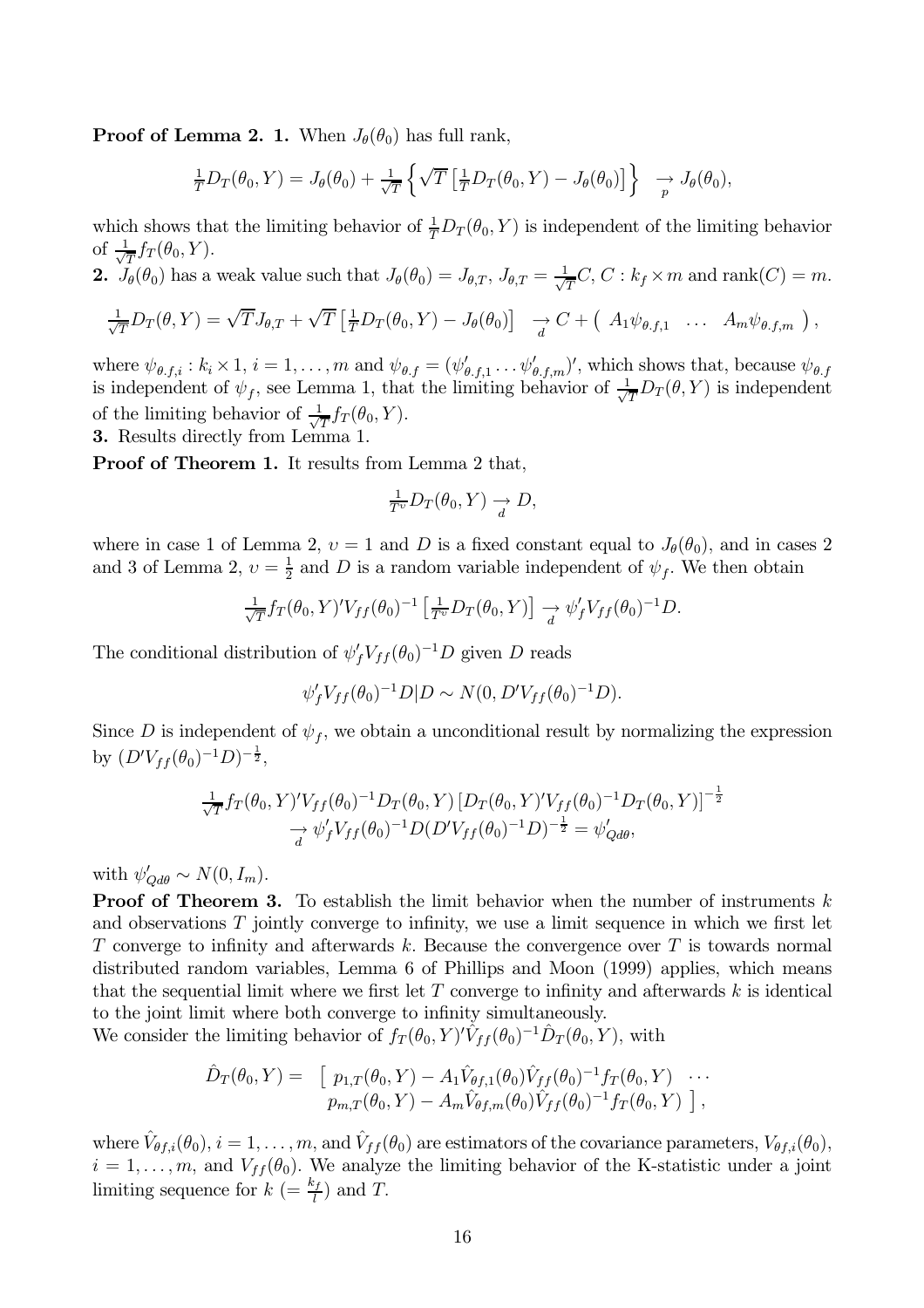We specify the estimator  $\hat{V}_{\theta f,i}(\theta_0)\hat{V}_{ff}(\theta_0)^{-1}$  of  $V_{\theta f,i}(\theta_0)V_{ff}(\theta_0)^{-1}$ ,  $i=1,\ldots,m$  as

$$
\hat{V}_{\theta f,i}(\theta_0)\hat{V}_{ff}(\theta_0)^{-1} = \left(-I_{k_f} V_{\theta f,i}(\theta_0)V_{ff}(\theta_0)^{-1}\right) \left(\begin{array}{c} \hat{V}_{\theta f,i}(\theta_0) - V_{\theta f,i}(\theta_0) \\ \hat{V}_{ff}(\theta_0) - V_{ff}(\theta_0) \end{array}\right) \hat{V}_{ff}(\theta_0)^{-1} + V_{\theta f,i}(\theta_0)V_{ff}(\theta_0)^{-1},
$$

and

$$
\hat{V}_{ff}(\theta_0)^{-1} = V_{ff}(\theta_0)^{-1} + V_{ff}(\theta_0)^{-1} \left[ V_{ff}(\theta_0) - \hat{V}_{ff}(\theta_0) \right] \hat{V}_{ff}(\theta_0)^{-1}
$$

As a consequence,

$$
\hat{D}_T(\theta_0, Y) = D_T(\theta_0, Y) + \left[ A_1 \left( I_{k_f} - V_{\theta f, 1}(\theta_0) V_{ff}(\theta_0)^{-1} \right) \left( \begin{array}{c} \hat{V}_{\theta f, 1}(\theta_0) - V_{\theta f, 1}(\theta_0) \\ \hat{V}_{ff}(\theta_0) - V_{ff}(\theta_0) \end{array} \right) \cdots A_m \left( I_{k_f} - V_{\theta f, m}(\theta_0) V_{ff}(\theta_0)^{-1} \right) \left( \begin{array}{c} \hat{V}_{\theta f, m}(\theta_0) - V_{\theta f, m}(\theta_0) \\ \hat{V}_{ff}(\theta_0) - V_{ff}(\theta_0) \end{array} \right) \right] \hat{V}_{ff}(\theta_0)^{-1} f_T(\theta_0, Y).
$$

The convergence rate of the estimators  $\hat{V}_{\theta f,i}(\theta_0), i = 1, ..., m$  and  $\hat{V}_{ff}(\theta_0)$  equals  $T^{\mu}$  so

$$
T^{\mu}\left(\begin{array}{c}\hat{V}_{\theta f,1}(\theta_{0})-V_{\theta f,1}(\theta_{0})\\\vdots\\ \hat{V}_{\theta f,m}(\theta_{0})-V_{\theta f,m}(\theta_{0})\\ \hat{V}_{ff}(\theta_{0})-V_{ff}(\theta_{0})\end{array}\right)\underset{d}{\rightarrow}\left(\begin{array}{c}\Psi_{\theta f,1}\\ \vdots\\ \Psi_{\theta f,m}\\ \Psi_{ff}\end{array}\right),
$$

where  $\Psi_{\theta f,i}$ ,  $i = 1,...,m$  and  $\Psi_{ff}$  are  $k_f \times k_f$  dimensional random matrices with a nondegenerate (normal) distribution.

We consider the case that  $J_{\theta}(\theta_0)$  is a zero matrix and therefore

$$
\frac{1}{\sqrt{T}}D_T(\theta_0, Y) \rightarrow (A_1 \psi_{\theta, f, 1} \ldots A_m \psi_{\theta, f, m}).
$$

We first let T converge to infinity and afterwards the number of instruments  $k = \frac{k_f}{l}$ . Since l is fixed, when k converges to infinity also  $k_f$  converges to infinity. Using the sequential limiting sequence, we construct the limiting behavior of four different elements of  $f_T(\theta_0, Y)' \hat{V}_{ff}(\theta_0)^{-1} \hat{D}_T(\theta_0, Y)$ :

$$
f_T(\theta_0, Y)^{\prime} \hat{V}_{ff}(\theta_0)^{-1} \hat{D}_T(\theta_0, Y) =
$$
\n(1.)  $f_T(\theta_0, Y)^{\prime} V_{ff}(\theta_0)^{-1} D_T(\theta_0, Y) +$   
\n(2.)  $f_T(\theta_0, Y)^{\prime} V_{ff}(\theta_0)^{-1} \left[ V_{ff}(\theta_0) - \hat{V}_{ff}(\theta_0) \right] \hat{V}_{ff}(\theta_0)^{-1} D_T(\theta_0, Y) +$   
\n(3.)  $f_T(\theta_0, Y)^{\prime} V_{ff}(\theta_0)^{-1} \left[ A_1 \left( I_{k_f} - V_{\theta f, 1}(\theta_0) V_{ff}(\theta_0)^{-1} \right) \left( \begin{array}{c} \hat{V}_{\theta f, 1}(\theta_0) - V_{\theta f, 1}(\theta_0) \\ \hat{V}_{ff}(\theta_0) - V_{ff}(\theta_0) \end{array} \right) \dots$   
\n
$$
A_m \left( I_{k_f} - V_{\theta f, m}(\theta_0) V_{ff}(\theta_0)^{-1} \right) \left( \begin{array}{c} \hat{V}_{\theta f, m}(\theta_0) - V_{\theta f, m}(\theta_0) \\ \hat{V}_{ff}(\theta_0) - V_{ff}(\theta_0) \end{array} \right) \right] V_{ff}(\theta_0)^{-1} f_T(\theta_0, Y) +
$$
\n(4.)  $f_T(\theta_0, Y)^{\prime} V_{ff}(\theta_0)^{-1} \left[ V_{ff}(\theta_0 - \hat{V}_{ff}(\theta_0) \right] \hat{V}_{ff}(\theta_0)^{-1}$   
\n
$$
\left[ A_1 \left( I_{k_f} - V_{\theta f, 1}(\theta_0) V_{ff}(\theta_0)^{-1} \right) \left( \begin{array}{c} \hat{V}_{\theta f, 1}(\theta_0) - V_{\theta f, 1}(\theta_0) \\ \hat{V}_{ff}(\theta_0) - V_{ff}(\theta_0) \end{array} \right) \dots \right]
$$
  
\n
$$
A_m \left( I_{k_f} - V_{\theta f, m}(\theta_0) V_{ff}(\theta_0)^{-1} \right) \left( \begin{array}{c} \hat{V}_{\theta f, m}(\theta_0) - V_{
$$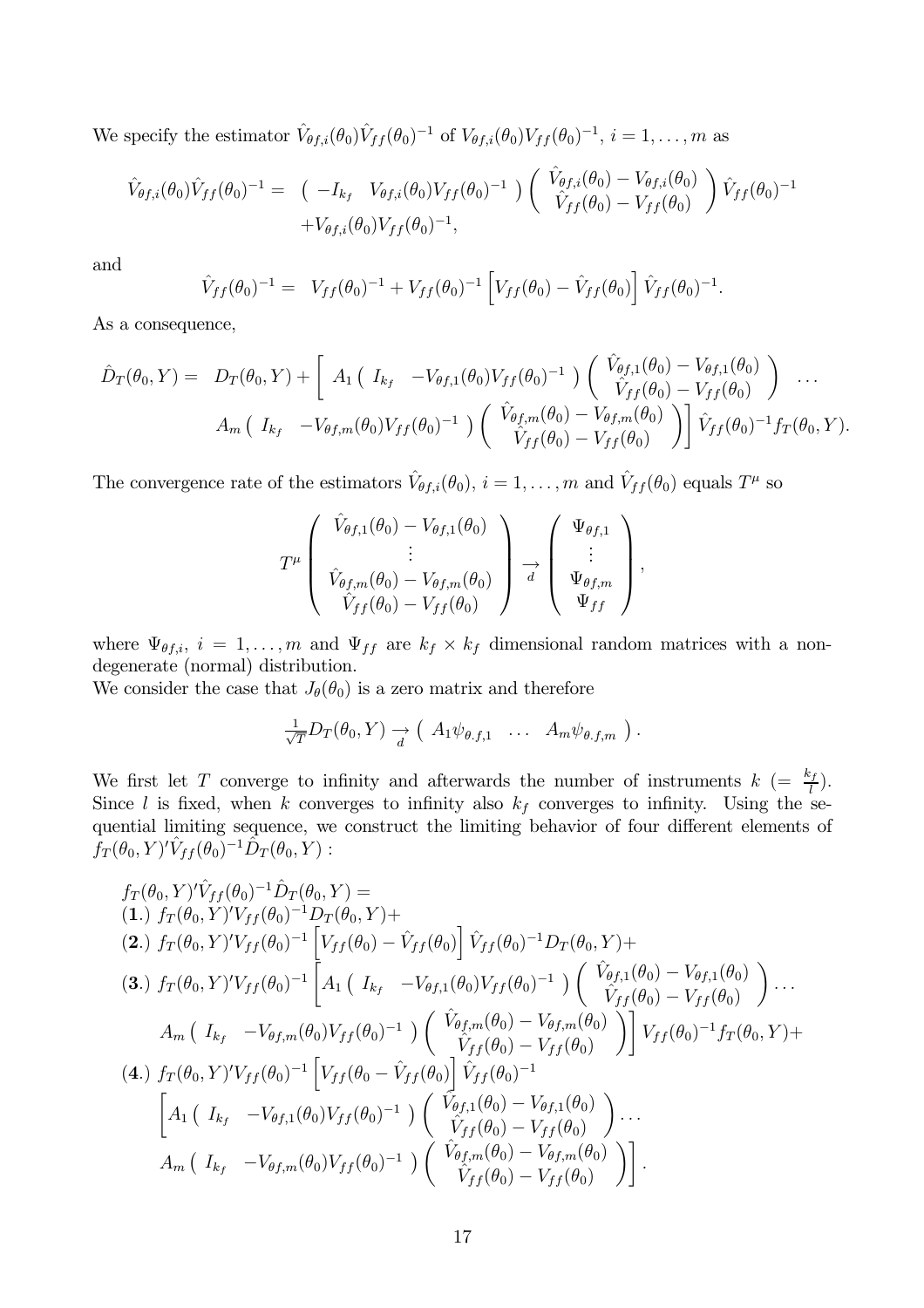1. We obtain from the limiting behavior with respect to T only and  $k_f$  fixed, see Lemma 1, that

$$
\frac{1}{T}f_T(\theta_0, Y)'V_{ff}(\theta_0)^{-1}D_T(\theta_0, Y) \xrightarrow[d]{} \psi'_fV_{ff}(\theta_0)^{-1} (A_1\psi_{\theta,f,1} \ldots A_m\psi_{\theta,f,m}).
$$

We then let  $k_f$  converge to infinity,

$$
\frac{1}{\sqrt{k_f}} \psi'_f V_{ff}(\theta_0)^{-1} \left( A_1 \psi_{\theta,f,1} \ldots A_m \psi_{\theta,f,m} \right) \rightarrow \psi'_m,
$$

with  $\psi_m : m \times 1$ ,  $\psi_m \sim N(0, \Lambda_{\theta V \theta})$  and

$$
\Lambda_{\theta V\theta} = \lim_{k_f \to \infty} \frac{1}{k_f} \left( A_1 \psi_{\theta,f,1} \quad \ldots \quad A_m \psi_{\theta,f,m} \right)' V_{ff}(\theta_0)^{-1} \left( A_1 \psi_{\theta,f,1} \quad \ldots \quad A_m \psi_{\theta,f,m} \right).
$$

2. When T converges to infinity with  $k_f$  fixed,

$$
\frac{T^{\mu}}{T} f_T(\theta_0, Y)' V_{ff}(\theta_0)^{-1} \left[ V_{ff}(\theta_0 - \hat{V}_{ff}(\theta_0)) \right] \hat{V}_{ff}(\theta_0)^{-1} D_T(\theta_0, Y) \n\rightarrow \psi'_f V_{ff}(\theta_0)^{-1} \Psi_{ff} V_{ff}(\theta_0)^{-1} (A_1 \psi_{\theta, f, 1} \dots A_m \psi_{\theta, f, m}).
$$

The convergence rate shows that the first element always dominates this element asymptotically.

**3.** When T converges to infinity with  $k_f$  fixed,

$$
\frac{T^{\mu}}{T} f_T(\theta_0, Y)' V_{ff}(\theta_0)^{-1} A_i \left( I_{k_f} - V_{\theta f,i}(\theta_0) V_{ff}(\theta_0)^{-1} \right) \left( \begin{array}{c} V_{\theta f,i}(\theta_0) - V_{\theta f,i}(\theta_0) \\ \hat{V}_{ff}(\theta_0) - V_{ff}(\theta_0) \end{array} \right) V_{ff}(\theta_0)^{-1} f_T(\theta_0, Y) \rightarrow \psi'_f V_{ff}(\theta_0)^{-1} A_i \left( \Psi_{\theta f,i} - V_{\theta f,i}(\theta_0) V_{ff}(\theta_0)^{-1} \Psi_{ff} \right) V_{ff}(\theta_0)^{-1} \psi_f
$$

When  $k_f$  converges to infinity,

$$
\frac{1}{k_f} \psi'_f V_{ff}(\theta_0)^{-1} A_i \left( \Psi_{\theta f,i} - V_{\theta f,i}(\theta_0) V_{ff}(\theta_0)^{-1} \Psi_{ff} \right) V_{ff}(\theta_0)^{-1} \psi_f \to \lambda_i,
$$

where  $\lambda_i : 1 \times 1, i = 1, \ldots, m$ , is a random variable with a non-degenerate distribution. 4. When T converges to infinity with  $k_f$  fixed,

$$
\frac{T_{T}^{2\mu}}{T} f_{T}(\theta_{0}, Y)' V_{ff}(\theta_{0})^{-1} \left[ V_{ff}(\theta_{0} - \hat{V}_{ff}(\theta_{0}) \right] \hat{V}_{ff}(\theta_{0})^{-1} A_{i} \left( I_{k_{f}} - V_{\theta f,i}(\theta_{0}) V_{ff}(\theta_{0})^{-1} \right) \newline \left( \begin{array}{c} \hat{V}_{\theta f,i}(\theta_{0}) - V_{\theta f,i}(\theta_{0}) \\ \hat{V}_{ff}(\theta_{0}) - V_{ff}(\theta_{0}) \end{array} \right) V_{ff}(\theta_{0})^{-1} f_{T}(\theta_{0}, Y) \newline \rightarrow \psi'_{f} V_{ff}(\theta_{0})^{-1} \Psi_{ff} V_{ff}(\theta_{0})^{-1} A_{i} \left( \Psi_{\theta f,i} - V_{\theta f,i}(\theta_{0}) V_{ff}(\theta_{0})^{-1} \Psi_{ff} \right) V_{ff}(\theta_{0})^{-1} \psi_{f}.
$$

The convergence rate shows that the third element always dominates this element asymptotically.

The limiting behavior of the first element always dominates the limiting behavior of the second element while the limiting behavior of the third element always dominates the limiting behavior of the fourth element. Element 1 has to be scaled by  $\frac{1}{T\sqrt{k_f}}$  and element 3 has to be scaled by  $\frac{T^{\mu}}{k_f T}$  to have convergence of each of them to a non-zero finite random variable when  $k_f$ and T jointly converge to infinity. When  $k_f$  is proportional to  $T^{2\mu}$ , these scaling factors are proportional to one another. When the joint limiting sequence of  $k_f$  and T is such that  $\frac{k_f}{T^{2\mu}} \to 0$ , we scale element 1 by a smaller factor. Hence, the limiting behavior of element 1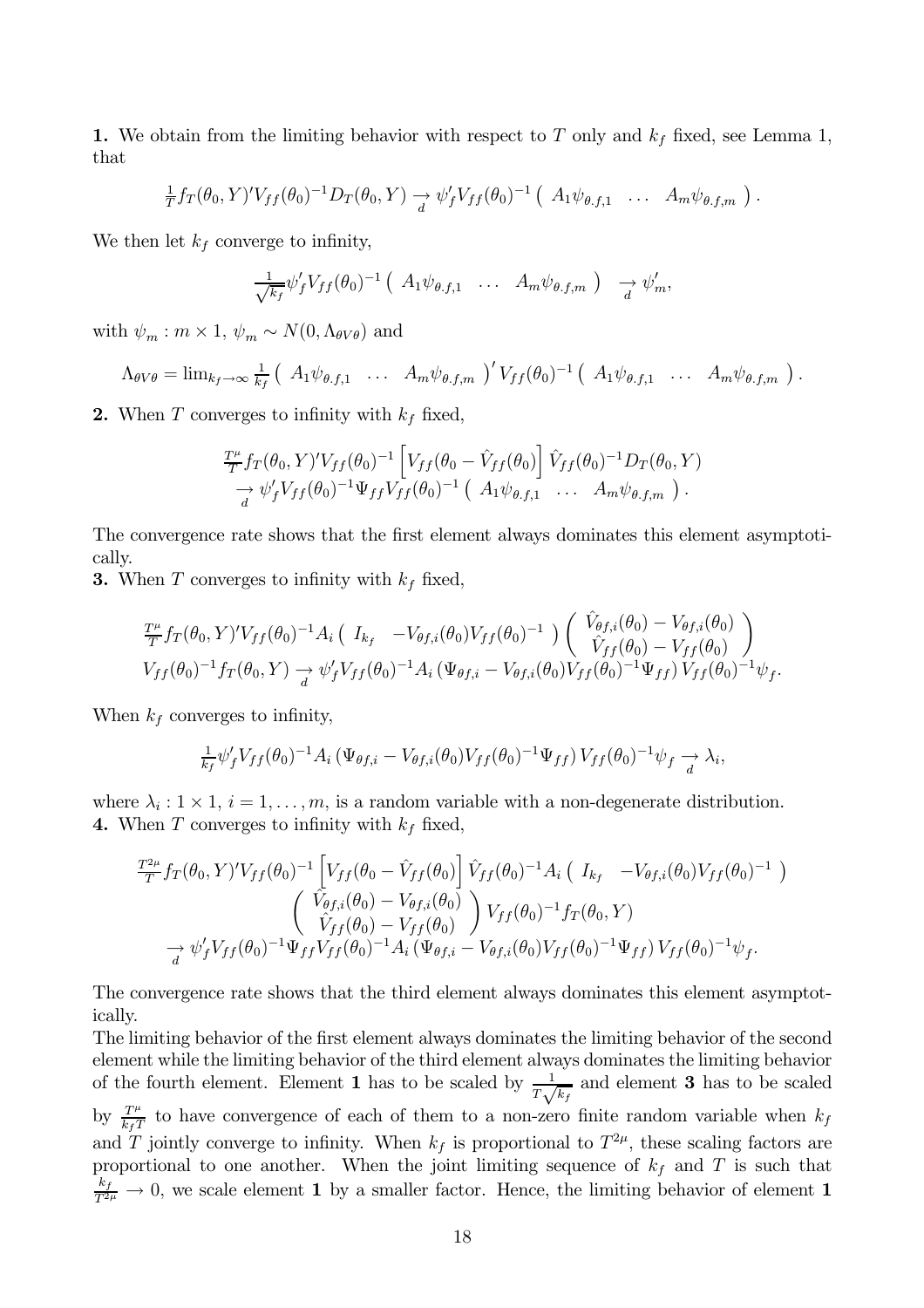then dominates the limiting behavior of all the other elements. The  $\chi^2(m)$  limiting distribution of the K-statistic therefore remains valid when  $J_{\theta}(\theta_0)$  is a zero matrix and  $\frac{k_f}{T^{2\mu}} \to 0$ .

For full rank values of  $J_{\theta}(\theta_0)$ , we have to scale  $D_T(\theta_0, Y)$  by  $\frac{1}{T}$ , see Lemma 2, such that the  $\chi^2(m)$  limiting distribution of the K-statistic also remains valid when  $\frac{k_f}{T^{2\mu}} \to 0$  in that case. Weak values of  $J_{\theta}(\theta_0)$  constitute an intermediate case between full rank and zero values of  $J_{\theta}(\theta_0)$  such that also in the weak case, the  $\chi^2(m)$  limiting distribution of the K-statistic remains valid.

## **References**

- [1] Anderson, T.W. Estimating linear restrictions on regression coefficients for multivariate normal distributions. Annals of Mathematical Statistics, 22:327-351, 1951.
- [2] Andrews, D.W.K. Heteroskedasticity and Autocorrelation Consistent Covariance Matrix Estimation. *Econometrica*, **59**:817–858, 1991.
- [3] Bekker, P.A. Alternative Approximations to the Distributions of Instrumental Variable Estimators. *Econometrica*, **62**:657-681, 1994.
- [4] Bekker, P.A. and F. Kleibergen. Finite-Sample Instrumental Variables Inference using an Asymptotically Pivotal Statistic. Econometric Theory, 2002. Forthcoming.
- [5] Brown, B.W. and W.K. Newey. Efficient Semiparametric Estimation of Expectations. *Econometrica*, **66**:453-464, 1998.
- [6] Campbell, J.Y. and R.J. Shiller. Cointegration and Tests of Present Value Models. *Journal* of Political Economy, 95:1062-1088, 1987.
- [7] Cragg, J.C. and S.G. Donald. On the Asymptotic Properties of LDU-Based Tests of the Rank of a Matrix. Journal of the American Statistical Association, **91**:1301–1309, 1996.
- [8] Cragg, J.C. and S.G. Donald. Inferring the rank of a matrix. Journal of Econometrics, 76:223-250, 1997.
- [9] Donald, S.G. and W.K. Newey. A Jackknife Interpretation of the Continuous Updating Estimator. Economics Letters, 67:239-243, 2000.
- [10] Donald, S.G. and W.K. Newey. Choosing the Number of Instruments. *Econometrica*, 69:1161-1192, 2001.
- [11] Dufour, J.-M. Some Impossibility Theorems in Econometrics with Applications to Structural and Dynamic Models. *Econometrica*, **65**:1365–388, 1997.
- [12] Hansen, L.P. Large Sample Properties of Generalized Method Moments Estimators. *Econometrica*, **50**:1029-1054, 1982.
- [13] Hansen, L.P. and K. Singleton. Generalized Instrumental Variable Estimation of Nonlinear Rational Expectations Models. Econometrica, 50:1269-1286, 1982.
- [14] Hansen, L.P., J. Heaton and A. Yaron. Finite Sample Properties of Some Alternative GMM Estimators. Journal of Business and Economic Statistics, 14:262-280, 1996.